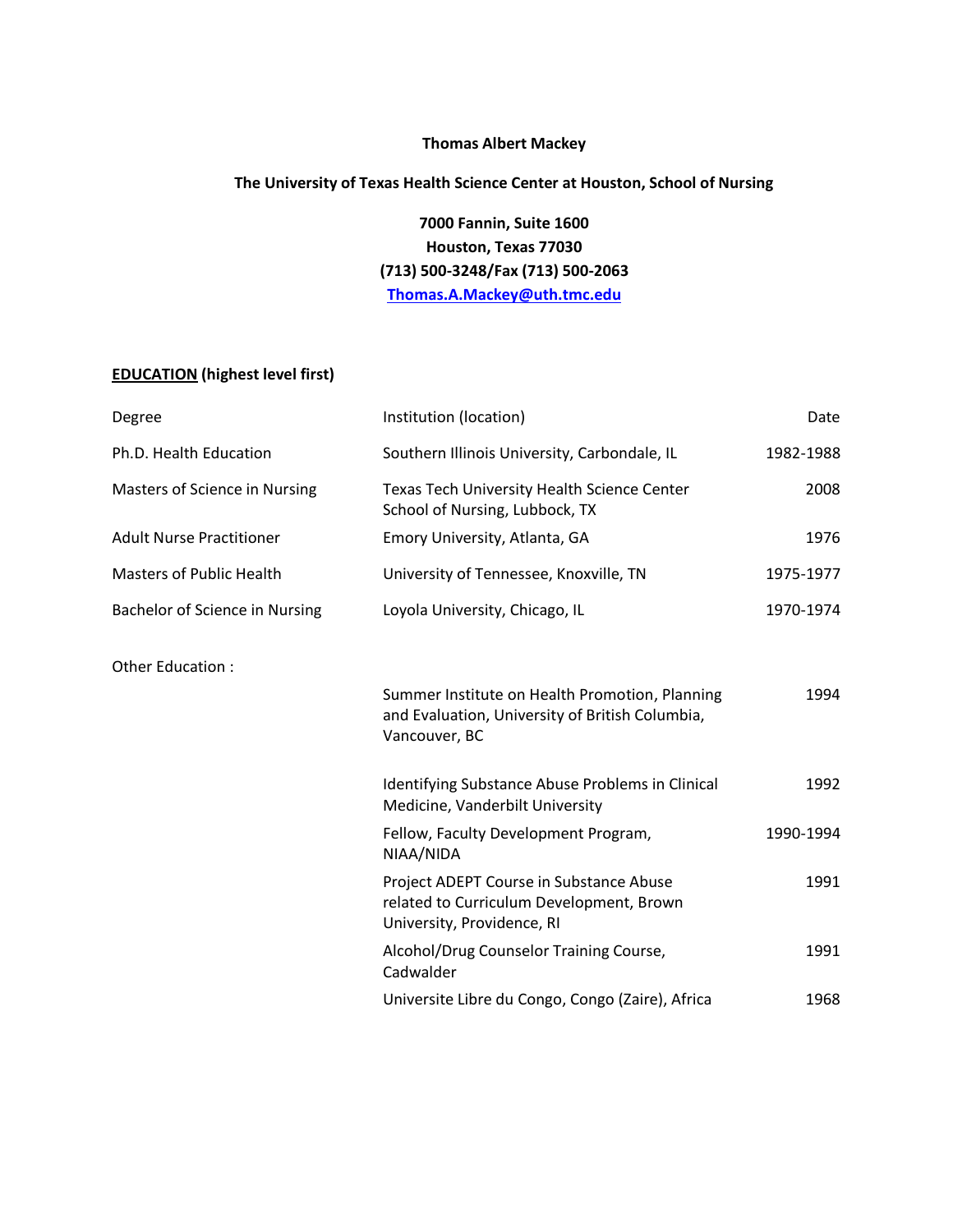## **LICENSURE & CERTIFICATION**

| RN No. 550621                                                                                                                                | State: Texas                             |                                    |
|----------------------------------------------------------------------------------------------------------------------------------------------|------------------------------------------|------------------------------------|
| Advanced Nurse Practitioner with<br><b>Prescriptive Authority</b>                                                                            | State: Texas                             |                                    |
|                                                                                                                                              |                                          | <b>Inclusive Date</b>              |
| <b>Family Nurse Practitioner</b><br>Certification                                                                                            | American Nurses Credentialing Center     | 5/26/1989<br>through<br>03/31/2023 |
| <b>PROFESSIONAL EXPERIENCE (past to current)</b>                                                                                             |                                          |                                    |
| Institution                                                                                                                                  | Position title                           | <b>Inclusive Dates</b>             |
| Diocese of Wamba<br>Democratic Republic of Congo, Africa                                                                                     | <b>Administrator of Medical Services</b> | 1968-1970                          |
| Indian Mountain Family Practice<br>Group and United Health Services of<br>Kentucky and Tennessee<br>Jellico, TN                              | <b>Family Nurse Practitioner</b>         | 1974-1977                          |
| University of Missouri<br>Department of Family & Community<br>Medicine<br>School of Medicine and School of<br><b>Nursing</b><br>Columbia, MO | Clinical Instructor                      | 1977-1979                          |
| MacMurry College<br>Jacksonville, IL                                                                                                         | Part-time Assistant Professor            | 1982-1983                          |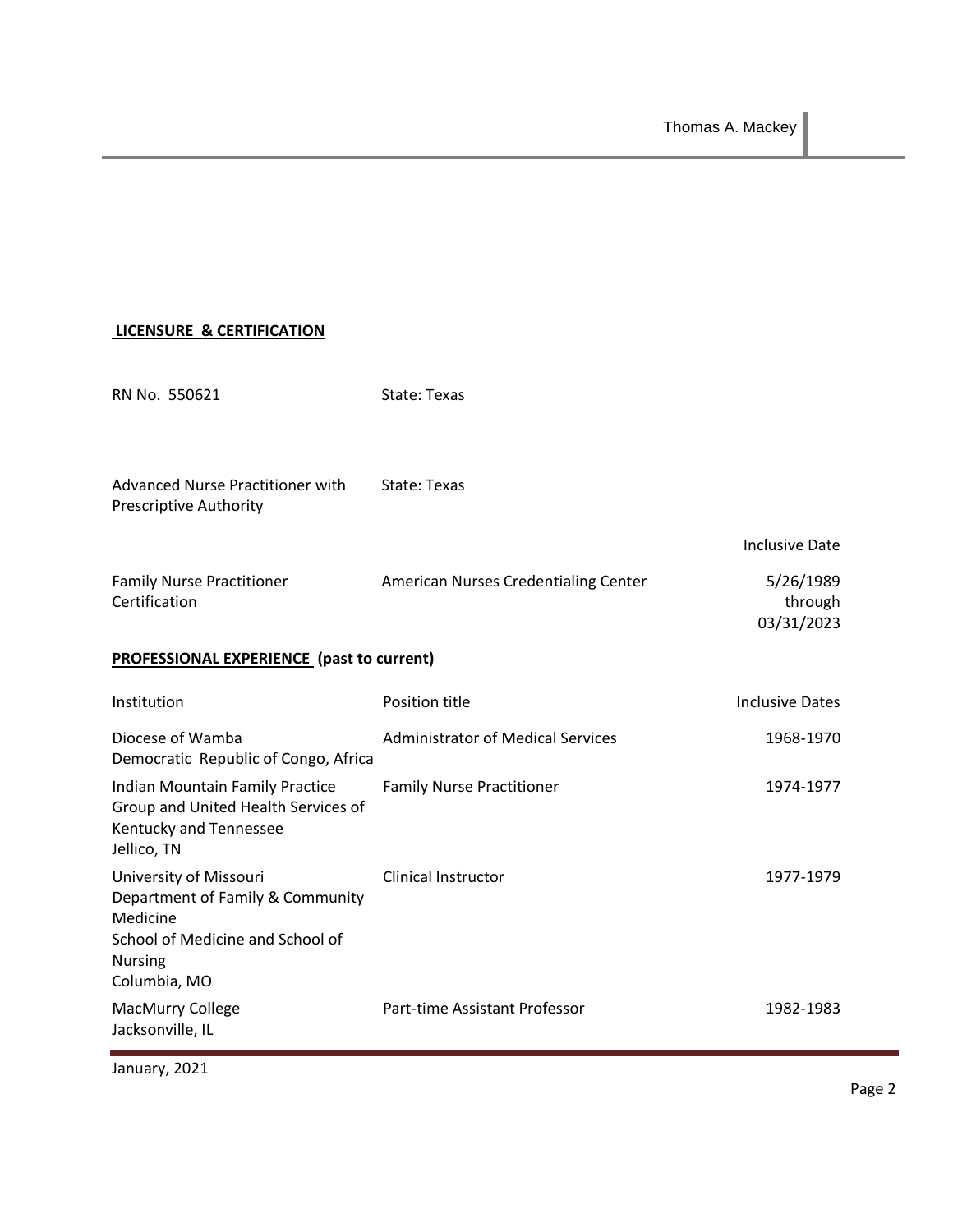| University of Illinois<br><b>School of Nursing</b><br>Peoria, IL                        | Adjunct Instructor                                  | 1986-1989      |
|-----------------------------------------------------------------------------------------|-----------------------------------------------------|----------------|
| <b>Scott County Immunization Clinic</b><br>Scott County, IL                             | Administrator                                       | 1984-1989      |
| Sangamon State University<br>Springfield, IL                                            | <b>Tenured Assistant Professor</b>                  | 1980-1989      |
| <b>Winchester Family Practice</b><br>Winchester, IL                                     | <b>Family Nurse Practitioner</b>                    | 1979-1989      |
| Harris County Hospital District<br>Houston, TX                                          | <b>Family Nurse Practitioner</b>                    | 1989           |
| The University of Texas Health<br>Science Center at Houston<br><b>School of Nursing</b> |                                                     | 1989 - present |
|                                                                                         | Associate Professor                                 | 1989-1998      |
|                                                                                         | Director, University of Texas Health Services       | 1990-2014      |
|                                                                                         | <b>DNP Faculty</b>                                  | 2006-2014      |
|                                                                                         | Director, Occupational Health for Nurses<br>Program | 1996-2007      |
|                                                                                         | <b>Family Nurse Practitioner</b>                    | 1989-present   |
|                                                                                         | <b>PARTNERS Professor of Clinical Nursing</b>       | 2007-2014      |
|                                                                                         | Professor of Clinical Nursing                       | 1998-present   |
|                                                                                         | <b>Associate Dean for Practice</b>                  | 2005-2014      |
|                                                                                         | Interim Dean                                        | 2008 (2-mos)   |

## **GRANTS**

## **Research Grants (past to current)**

Reducing Cocaine Use and Increasing TB Treatment Compliance: The Spread of TB Among Drug Users. NIH , Coinvestigator with Dr. Ronith Elk. \$1,289,097 October 1993 – October 1994.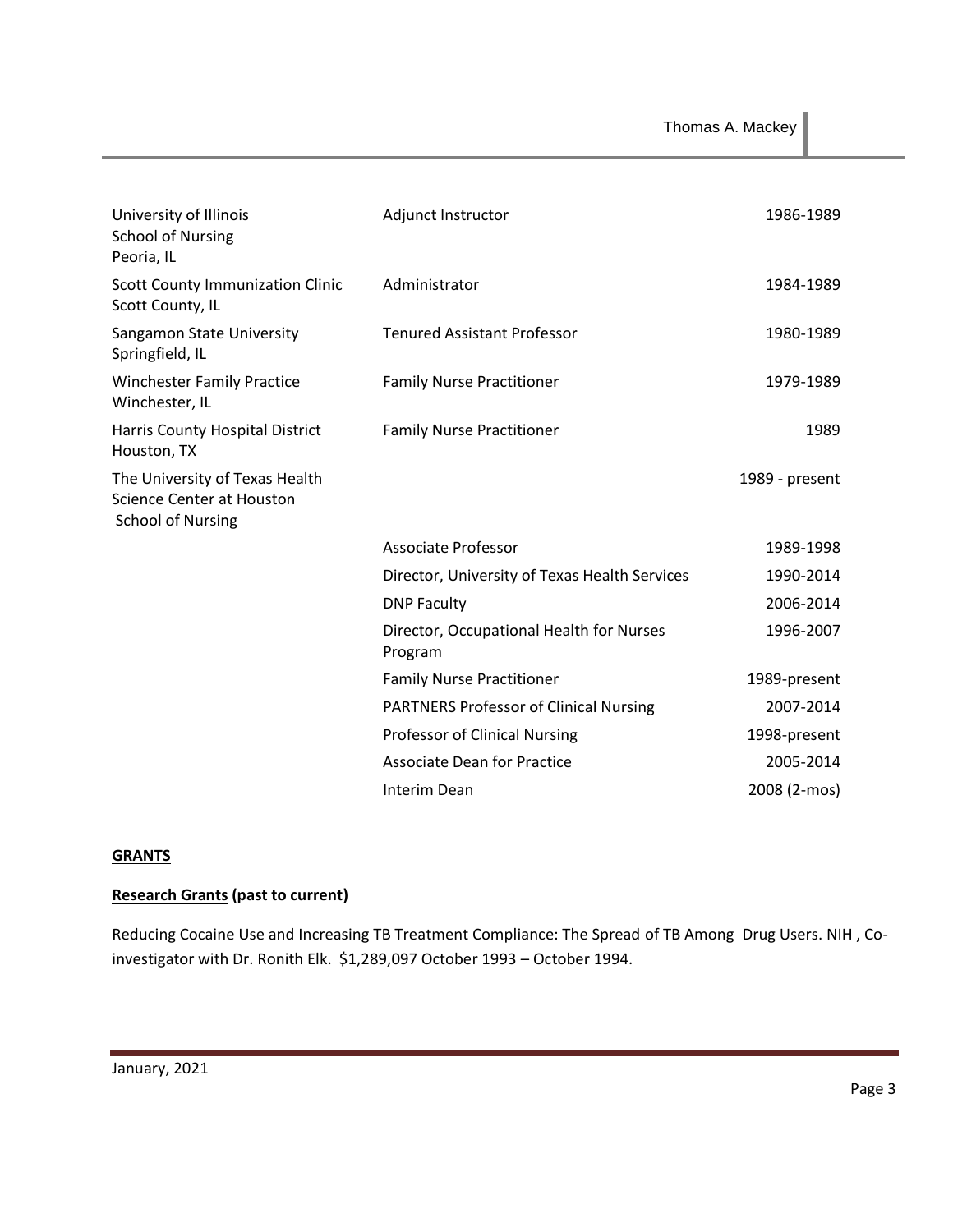National Institute for Nursing Centers and W.K. Kellogg Foundation Grant #P0093479. J. Pohl principal investigator. Consultant on grant to Michigan Public Health Institute. Purpose: to establish the first national data base tracking clinical and financial data for nurse managed health centers. \$2,286,973. 2003-2007.

The Impact of a Quality Improvement Program on the Care of Patients with Diabetes Mellitus. Aventis Pharmaceuticals Nurse Practitioners Diabetes Grant administered by American Academy of Nurse Practitioners Foundation. T. Mackey, principal investigator. \$6,000 January, 2004.

Mackey, T. 1988. Maternal Health Beliefs and Health Locus of Control as They Relate to the Immunization of Two Year Olds. Unpublished Doctoral Dissertation Southern Illinois University.

Mackey, T. 1986. Immunizing a Rural County.

Mackey, T. 1982. Nurse Practitioners and Primary Care Clinics (Research project completed for Blessing Hospital Quincy, Illinois).

Mackey, T. 1979. Utilization and cost benefit issues of nurse practitioners and family practice residency programs and affiliated satellite clinics while at the University of Missouri.

Family Medicine Care Rural Satellite Feasibility Study funded by University of Missouri. Mackey, T. 1979.

## **Educational Grants (past to current)**

NIOSH grant for Occupational Health Nursing Program within the Southwest Center for Occupational and Environmental Health, UT School of Public Health. **1996 to present. Averaging \$150,000 per year**.

LERR Funds from the University of Texas System for primary care clinic development:

2005 - **\$35,000**

2006 - **\$143,500**

2007 - **\$123,400**

## **Other Funded Projects Including Contracts for Service (past to current)**

Family Medicine Care Rural Satellite Feasibility Study, the University of Missouri. Mackey, T. 1979

Mackey, T. 1979. Utilization and cost benefit issues of nurse practitioners and family practice residency programs and affiliated satellite clinics while at the University of Missouri.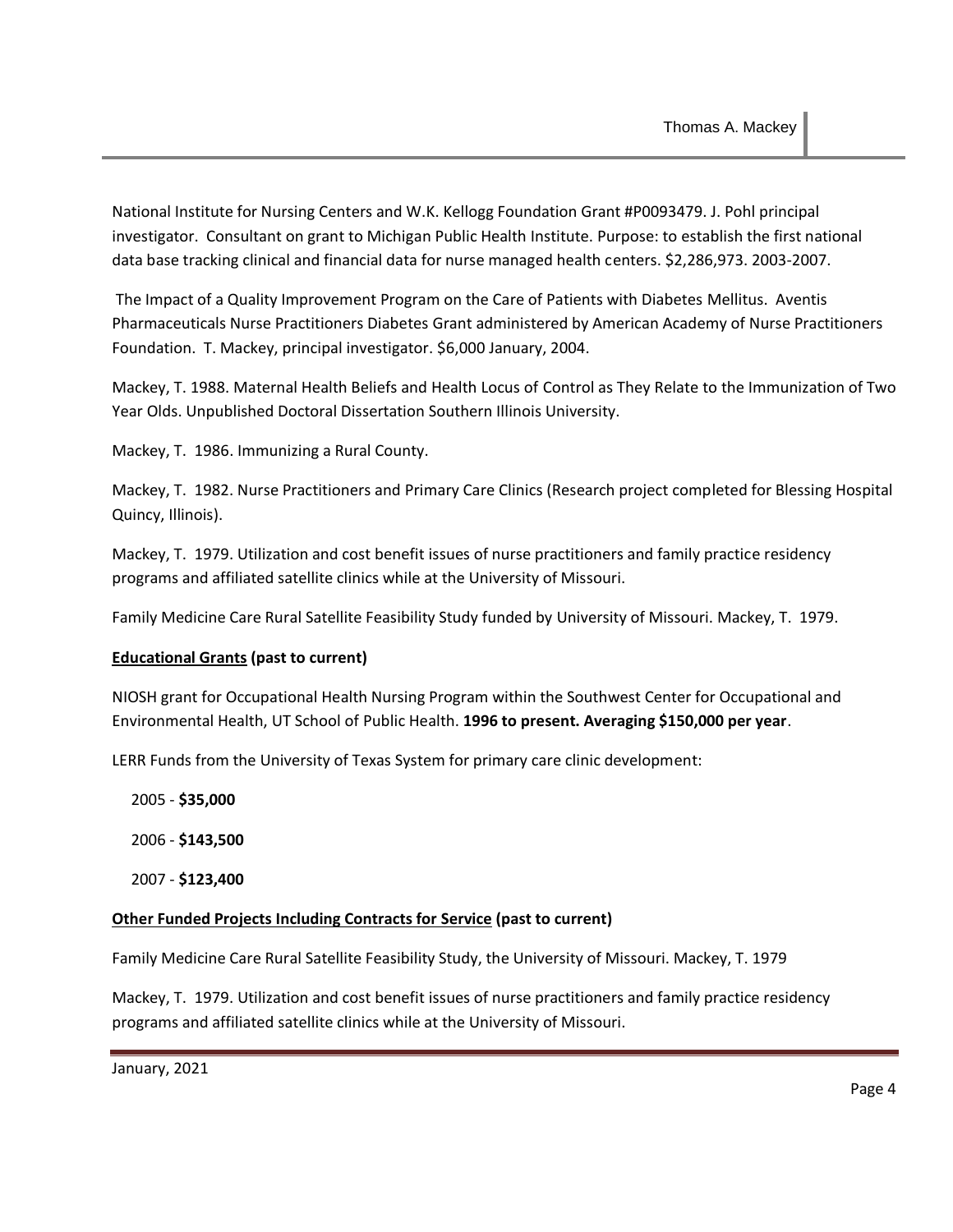Nurse Practitioners and Primary Care Clinics (Research project completed for Blessing Hospital Quincy, Illinois). Mackey, T. 1982.

Immunizing a Rural County. Scott County Immunization Clinic, Mackey, T. 1986.

Maternal Health Beliefs and Health Locus of Control as They Relate to the Immunization of Two Year Olds. Mackey, T. Unpublished Doctoral Dissertation Southern Illinois University. 1988.

Recovery from Chemical Dependency in a Two-Year Residential Facility. Funded by The University of Texas Health Science Center-Houston School of Nursing Small Grants Program . Co-Principal Investigator. \$2,000 1989.

Nursing Faculty Development in Substance Abuse. Faculty Fellow. Funded by NIAAA, 5 years. (\$**422,844**). September, 1990.

Substance Abuse Screening in Student Health Services. Mackey, T. & Rickman, K. The University of Texas Health Science at Houston 1993.

Prophylactic Antituberculosis Medication Compliance Decision Making. The University of Texas Health Science at Houston . Mackey, T., Cole, F., & Parnell, S. 1996.

**University of Texas Nursing Services – Houston. Contracts obtained for nursing services from The University of Texas Health Science Center at Houston and from outside community organizations for 1991 through 2018, estimated to be in excess of \$32 million.**

## **PUBLICATIONS**

## **Peer Reviewed Publications (current to past)**

Mackey, T. (2019) A worksite health-monitoring program: effectiveness on detection, intent to be treated and follow up care for cardiovascular diseases/risk factors. Athens Journal of Health and Medical Sciences. 6(2), 69- 109 [\(https://www.athensjournals.gr/health/2019-6-2-4-Mackey.pdf\)](https://urldefense.proofpoint.com/v2/url?u=https-3A__www.athensjournals.gr_health_2019-2D6-2D2-2D4-2DMackey.pdf&d=DwMFCQ&c=bKRySV-ouEg_AT-w2QWsTdd9X__KYh9Eq2fdmQDVZgw&r=h882UI-TEGiyGbhTIL-BiMOy6evr_1Pq0l7BVSQLbJ4&m=gNdk8UofPSOxksbeHVUybiD4D1_dEBQugaJmlyOOCSo&s=k1Ociq-7ruZmeuf2E-ojuxhaXOU3r96r6vlS_G54v6g&e=).

Mackey, T. (2018) Approaches to increase colorectal cancer screening rates: key information for the primary care provider. Clinicians Review. 28(6).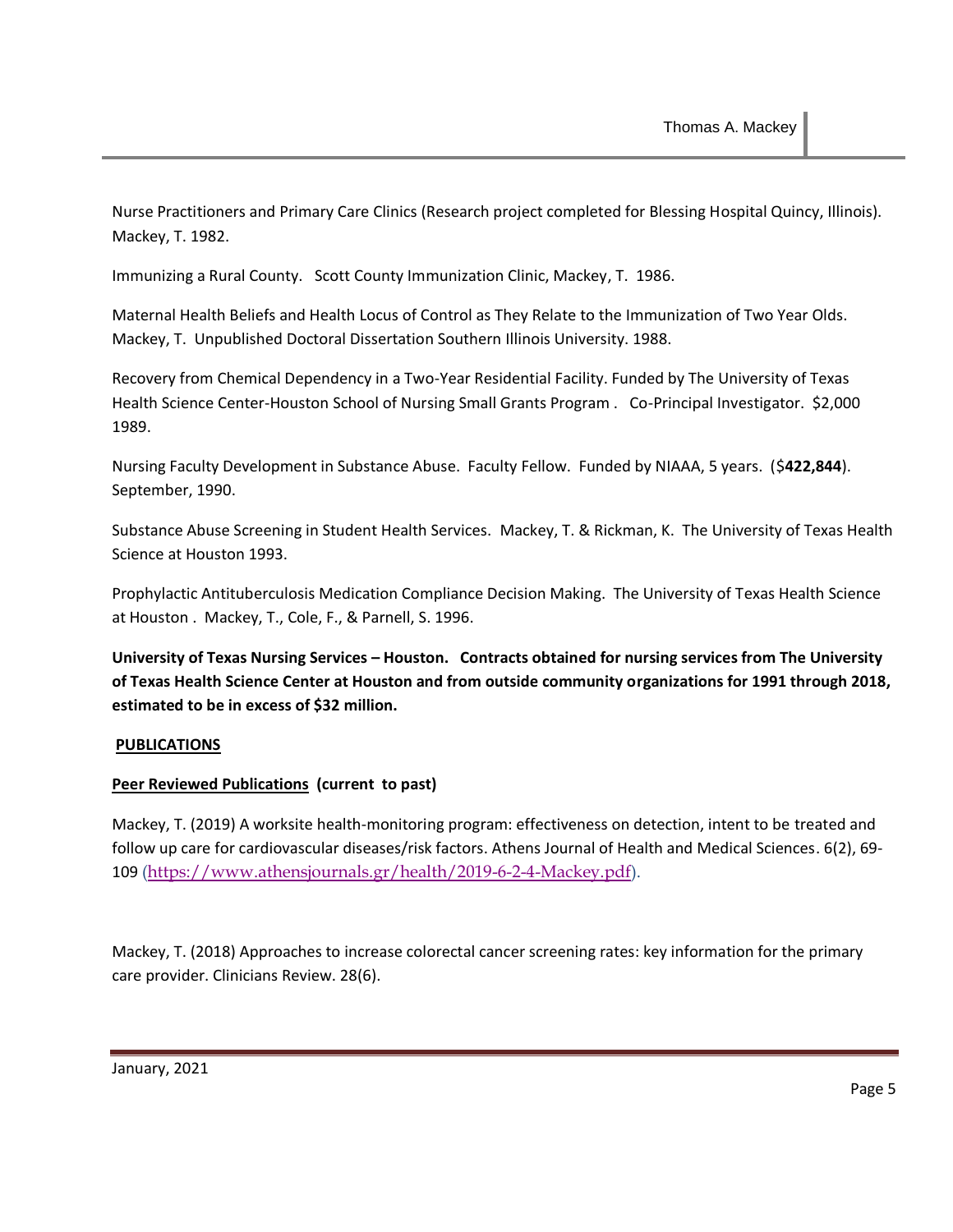Mackey, T. (2017) Expanding access to colorectal cancer screening. Winter issue of National Black Nurses Association News [\(www.NBNA.org\)](http://www.nbna.org/), NBNA (Winter News Edition), 16.

Mackey, T. (2017) New HEDIS colorectal cancer screening quality measure: FIT DNA. Becker's Infection Control and Clinical Quality. February 22, 2017. http://www.beckershospitalreview.com/quality/newhedis-colorectal-cancer-screening-quality-measure-fit-dna.html.

Mackey, T., Rooney, L., & Hart, D. (2014) Academic nursing center primary care quality improvement using an electronic health record and a practice based research network. *OJN*. 4(9).

Jongrungrotaskul, W., Chanprasit, C., Kaewthummanukul, T., & Mackey, T. (2014) Participatory development of an occupational health hazard reduction program in the wood furniture industry. *Pacific Rim International Journal of Nursing Research*. (18)1, 42-51.

Lotenberg, L., Clough, L., Mackey, T., Rudolph, A., Samuel, R., & Foody, J. (2013). Lessons learned from a survey of the diagnosis and treatment journeys of postmenopausal women with hypertension. *The Journal of Clinical Hypertension*. 15(8), 532-541.

Mackey, T. & Sims, W. (2011) Making cents of unfractured care. *Clinical Scholars Review*. 4(1),28-39.

Mackey, T. & Todd, K. (2010) Change comes to the AANP Foundation. *Journal of the American Academy of Nurse Practitioners*. 22(10), 11.

Mackey, T. (2010). Improving financial performance through practice efficiency. *Clinical Scholars Review*

Mackey, T. (2010). Control practice growth: maximize first visits, see fewer patients and improve practice income. *Clinical Scholars Review*. 3(1), 8-9.

Hill-Gromesh, L., Fuselier Ellis, E., & Mackey, T., (2010). Implications for cardiology nurse practitioner billing: A comparison of hospital versus office practice. *JAANP*. *22,* 288–291.

Mackey, T. (2009). Shared medical visits: Good business and good care. *Clinical Scholars Review*. 2(2), 39-40. Mackey, T., Rooney, L., & Skinner, L. (2009). Pay for NP performance?. *The Nurse Practitioner: The American Journal of Primary Healthcare*, 34(4), 48-51.

Mackey, T. (2009). Practice value and worth of a DNP. *Clinical Scholars Review*. 2(1), 8-9.

Mackey, T. A., (2008). Feature Column: Business of advanced practice nursing: Charges for services in the acute care setting. *Clinical Scholars Review*. 1, 72.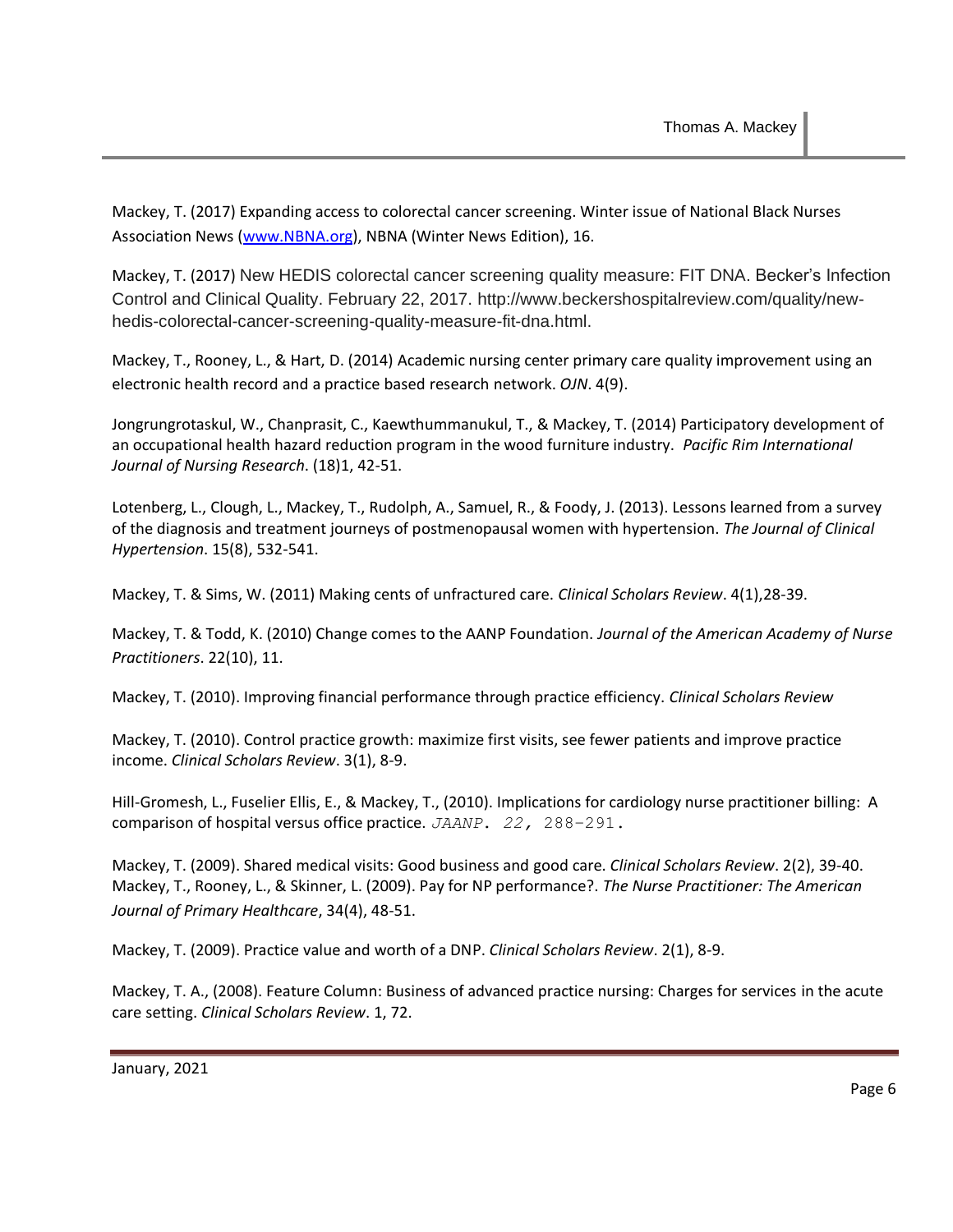Ellis, E., Mackey, T. A., Buppert, C., & Klingensmith, K. (2008). Acute care nurse practitioner billing model development. *Clinical Scholars Review*. 1, 125-128.

Mackey, T. (2008). Practice management challenges for advanced practice nursing. *Clinical Scholars Review*, 1(1), 11.

Mackey, T., Estala, S. (2008). Marketing your nurse-managed practice: become a "marketpreneur". *Clinical Scholars Review*, 1(1), 13-17.

Veeser, P., Mackey, T. (2007) Nursing center annual reports: value and content. *Journal of the American Academy of Nurse Practitioners*. 19, 6-10.

Mackey, T. (2006) The best therapies for bacterial rhinosinusitis. *Medical Advisor*. July, 2006, 59-64.

Mackey, T. (2005) Planning your nursing business. *Journal of the American Academy of Nurse Practitioners.* 17(12), 501-505.

Mackey, T., Cole, F. (2005) Lindenberg, J. Quality improvement and changes in diabetic patient outcomes in an academic nurse practitioner primary care practice. *Journal of the American Academy of Nurse Practitioners*.17(12), 547-553.

Pohl, J., Breer, L, Tanner, C., Barkauskas, V., Bleich, M., Bomar, P., Fiandt, K., Jenkins, M., Lundeen, S., Mackey, T., Jagelkerk, J., Weerner, K. (2005) Brief Report of the National Network for Nurse Managed Health Centers (NNNMHC) Data Consensus Conference. *Nursing Outlook*.

Delclos, GL, Bright KA, Carson AI, Felknor SA, Mackey TA, Morandi MT, Schulze LJH, Whitehead LW. (2005) A global survey of occupational health competencies and curriculum. *International Journal of Occupational and Environmental Health*, 11: 181-194.

Vonderheid, S., Pohl, J.,Schafer, P., Forrest, K., Poole, M., Barkauskas, V., & Mackey, TA. (2004) Using FTE and RVU performance measures to assess the financial viability of academic nurse-managed primary care centers. *Nursing Economics* , 22(3), 124-134.

McNiel, N., Mackey, T., Sherwood, G. (2004) Quality and customer service aspects of faculty practice. *Nursing Outlook*. (accepted for publication).

Mackey, T., McNiel, N., Klingensmith, K. (2003) Outsourcing issues for nurse practitioner practices. *Nursing Economics*, 22 (1), 21-26.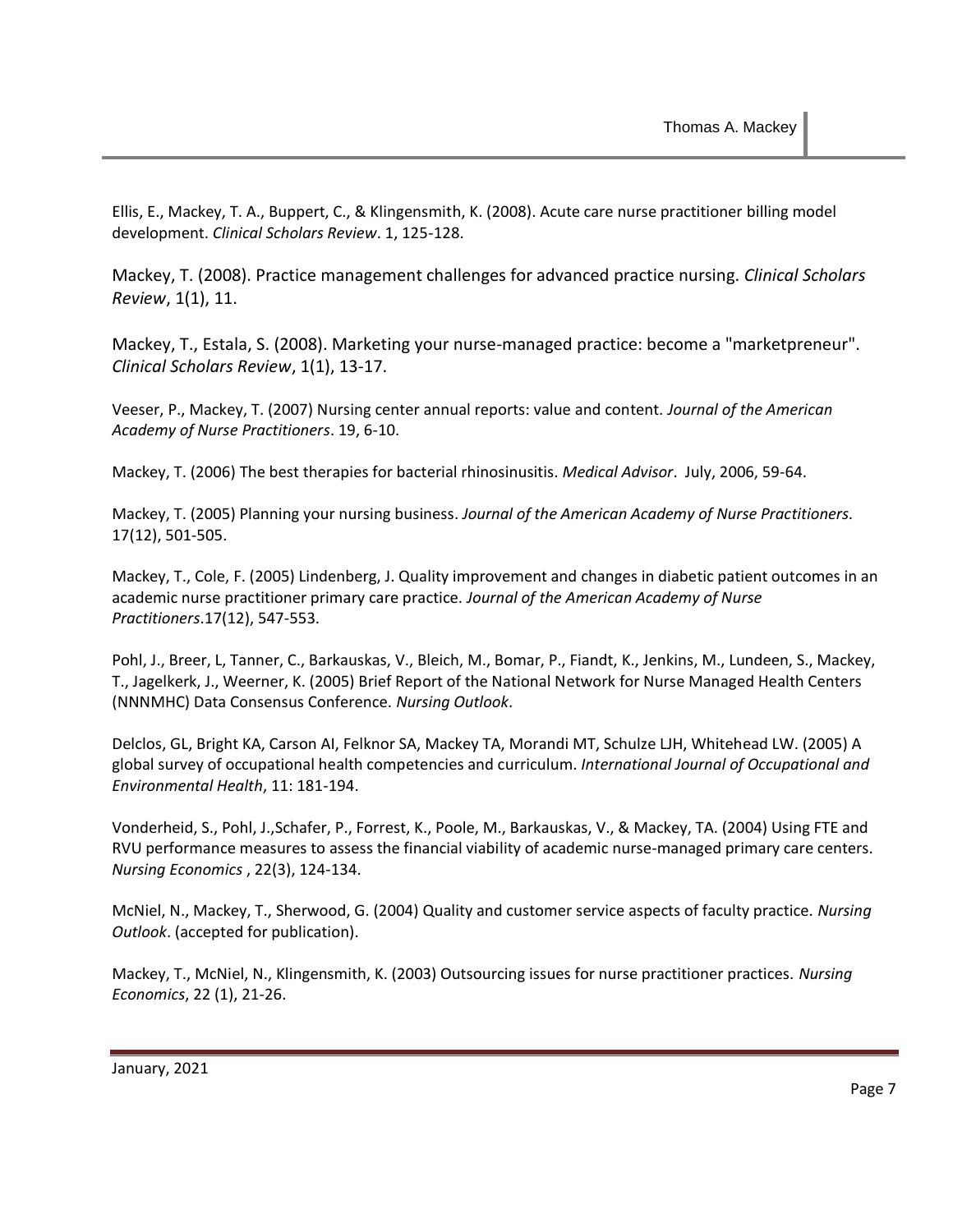Vonderheid, S., Pohl, J., Barkauskas, V., Gift, D., & Mackey, T. (2003) Financial performance of academic nursemanaged primary care centers. *Nursing Economics*, 21 (4), 167-175.

Mackey, T., Cole, F., Parnell, S. (2003) Occupational health nurses' educational needs: what do they want? *American Association of Occupational Health Nurses Journal*. 51 (12) 514-520

Mackey, T., Page, E., Martinez, K., Seitz, T., Bernard, B., Tepper, A. (2002) Suspected coetaneous anthrax in a laboratory worker – Texas, 2002. *MMWR.* 51 (13), 279-281.

Mackey, T., McNiel, N. (2002) Quality indicators for academic nursing centers. *Nursing Economics*, 20 (2)m 62- 62,73.

Calabro, K, Mackey, T., Williams, S. (2001) Evaluation of training designed to prevent and manage patient violence. *Mental Health Nursing*. 15 (16) 3-15.

Cole, F., Mackey, T, & Lindenberg, J. (2000) Wait time and satisfaction with care and service at a nurse practitioner managed clinic. *Journal of the American Academy of Nurse Practitioners*. 13 (11), 467-472.

Calabro, K., Bright, K., Cole, F., Mackey, T, Lindenberg, J., Grimm, A. (2000). Organizational culture and health and safety in child care work. *AAOHN Journal*. 48: 1-6.

Cole, F., and Mackey, T. (1999) Quality improvement: Psychometric properties of a patient satisfaction with nurse practitioner care instrument. *Journal of the American Academy of Nurse Practitioners*. 11 (11), 471-475.

Vincent, D., and Mackey, T. (1999) A tale of two nursing centers: A cautionary study of profitability. *Nursing Economics*. Spring, 1999

Mackey, T., Cole, F., and Ingram Veeser, P. (1999) Nurse practitioner referral patterns in primary care/occupational health care settings. *The Internet Journal of Advanced Nursing Practice* 1999; Vol2N2:http://www.ispub.com/journals/IJANP/Vol2N2/referral.htm.

Mackey, T., and Cole, F. (1997) Patient waiting times in a nurse managed clinic. *The Internet Journal of Advanced Nursing Practice* 1997; Vol1N1: http://216.39.195.244/ostia/index.php?xmlFilePath=journals/ijanp/vol1n1/time2.xml

Mackey, T., and McNiel, N. (1997) Negotiating private sector partnerships with academic nursing centers. *Nursing Economics*. 15(1),52-55.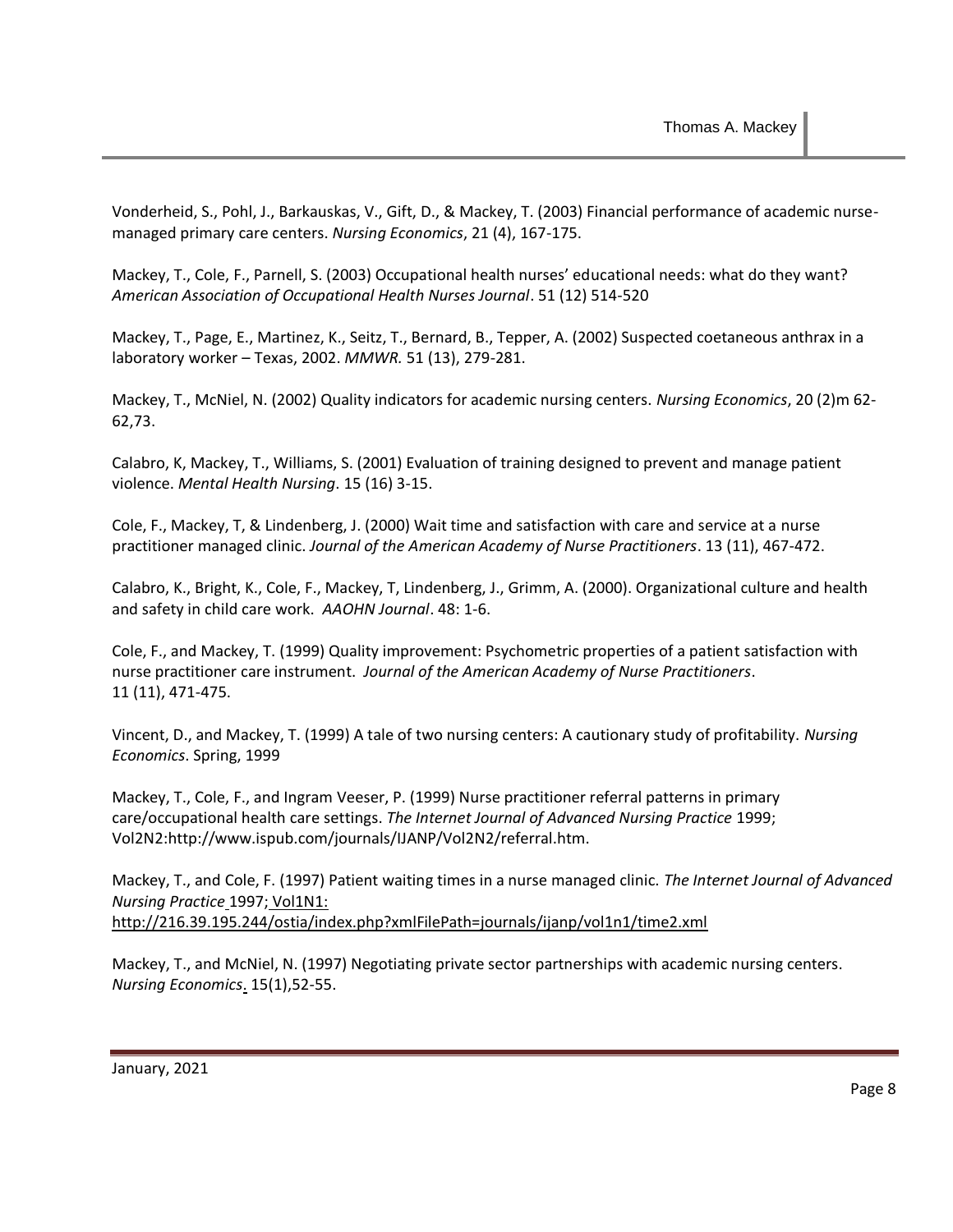Mackey, T, and Chandler, H. (1996) Choosing a practice: Key issues to consider. *The Nurse Practitioner*. 21(12), 1- 3.

Cole, F. and Mackey, T. (1996) Utilization of an academic nursing center. *Journal of Professional Nursing*. 12(6), 349-353.

Mackey, T., Adams, J., and McNiel, (1994) Nursing centers: Service as a business. *Nursing Economics*. 12(5), 276- 279, 282.

Starck, P. and Mackey, T. (1995) Nurse managed clinics: A blueprint for success using the Covey framework. *Journal of Professional Nursing*. 11(2), 71-77.

Rickman, K. and Mackey, T. (1995) Substance abuse screening in student health services. *Substance Abuse*. 16(2), 99-105.

Mackey, T. & Blake, R. (1980). Social support and utilization of medical care. *The Journal of Family Practice*. 11 (5), 810-812.

Mackey, T. & Hamilton, C. (1978). Introducing the nurse practitioner. *Health Education*. 9 (6), 11-12.

#### **Non-Peer Reviewed Publications (current to past)**

Mackey, T. (2002). Software improves student health services. *College Planning & Management*. August, 30-32).

Mackey, T. (1996). Nurse practitioner compensation: Determining factors. *ADVANCE Newsmagazine*. (47-48).

McNiel, N. and Mackey, T. (1995). Teaching sound business principles: The use of business plans in teaching advanced practice nursing students. Proceedings of the American Association of Colleges of Nursing's Master's Education conference and pre conference.

Mackey, T. (1994). The nurse practitioner role: Issues and education. A Changing Health Care System: How Will It Affect Advanced Nursing Education and Practice? Southern Council on Collegiate Education For Nursing, 1994.

Mackey, T. and Adams, J. (1994). The Use of Health Risk Appraisal in a Nursing Center: Costs and Benefits. NLN Proceedings of the Council on Nursing Centers Conference. Los Angeles, CA. June, 1994.

Adams, J., Mackey, T., Lindenberg, J., & Baden, T. (1995). Primary care at the worksite: The use of health risk appraisal in a nursing center. *AAOHN Journal*. 43(1), 17-22.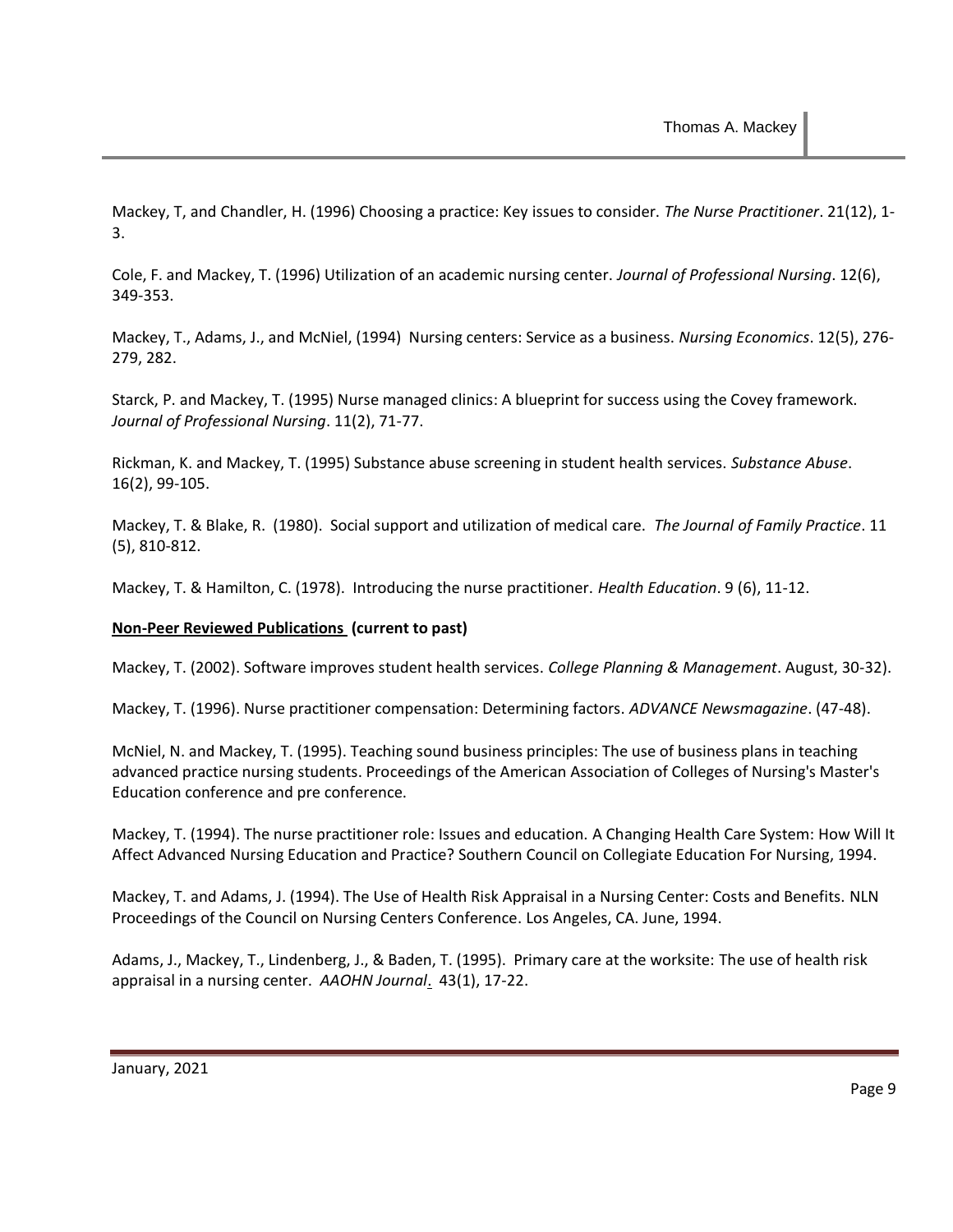McNiel, N. & Mackey, T. (1995). The Consistency of Change in the Development of Nursing Faculty Practice Plans. *Journal of Professional Nursing*. 11(4), 220-226.

Walker, P., Mackey, T., and Walker, J. Considerations for CNC nursing information systems. *Connections*, Spring, 1994.

Mackey, T. (1993). The nurse practitioner role: Issues and education. *Southern Council on Collegiate Education for Nursing*. 2-4.

Mackey, T. (1992). How to market nursing services in the 90's. *Connections*, Fall, 1992.

Mackey, T. & Littleton, L. (1992). A residential health care program for chemically dependent adolescents and adults: Opportunity for education, research and practice. *Substance Abuse.* 13(1), 82-87.

## **Books & Chapters**

Mackey, T., & Woolbert, L. (2010). Politics of organized opposition: A case example. In E.M. Sullivan-Marx, D.O. McGivern, J.A. Fairman, & S.A. Greenberg (Eds.), Nurse practitioners: the evolution and future of advanced practice (pp.143-148). New York, NY: Springer.

#### **Peer Reviewed Abstracts, Monographs, Posters (current to past)**

Bright, K., Delclos, G., Carson, A., Felknor, S., Mackey, T., Morandi, M., Schulze, L, Whitehead, L. (2000). A Global Study of Occupational Health Competencies and Curricula. A report to the World Health Organization.

Mackey, T. (1980). Utilization of the Rural Nurse Practitioner Clinic. North American Primary Care Research Group. April 16-19, 1980, Lancaster, PA. 8th Annual Meeting.

LaCour, F, Grabowski, J., Rhoades, H., Mackey, T., & Delclos, G. (1996). Contingency Management Interventions in the Treatment of Cocaine-Dependent Patients Infected with Tuberculosis. College on Problems of Drug Dependence (CPDD).

#### PRESENTATIONS/CONSULTATIONS

#### **International (past to current)**

Mackey, T. A worksite health-monitoring program: effectiveness on detection, intent to be treated and follow up care for cardiovascular diseases/risk factors. Presented at the 5<sup>th</sup> Annual International Conference on Nursing, May 6-9, 2019, Athens, Greece.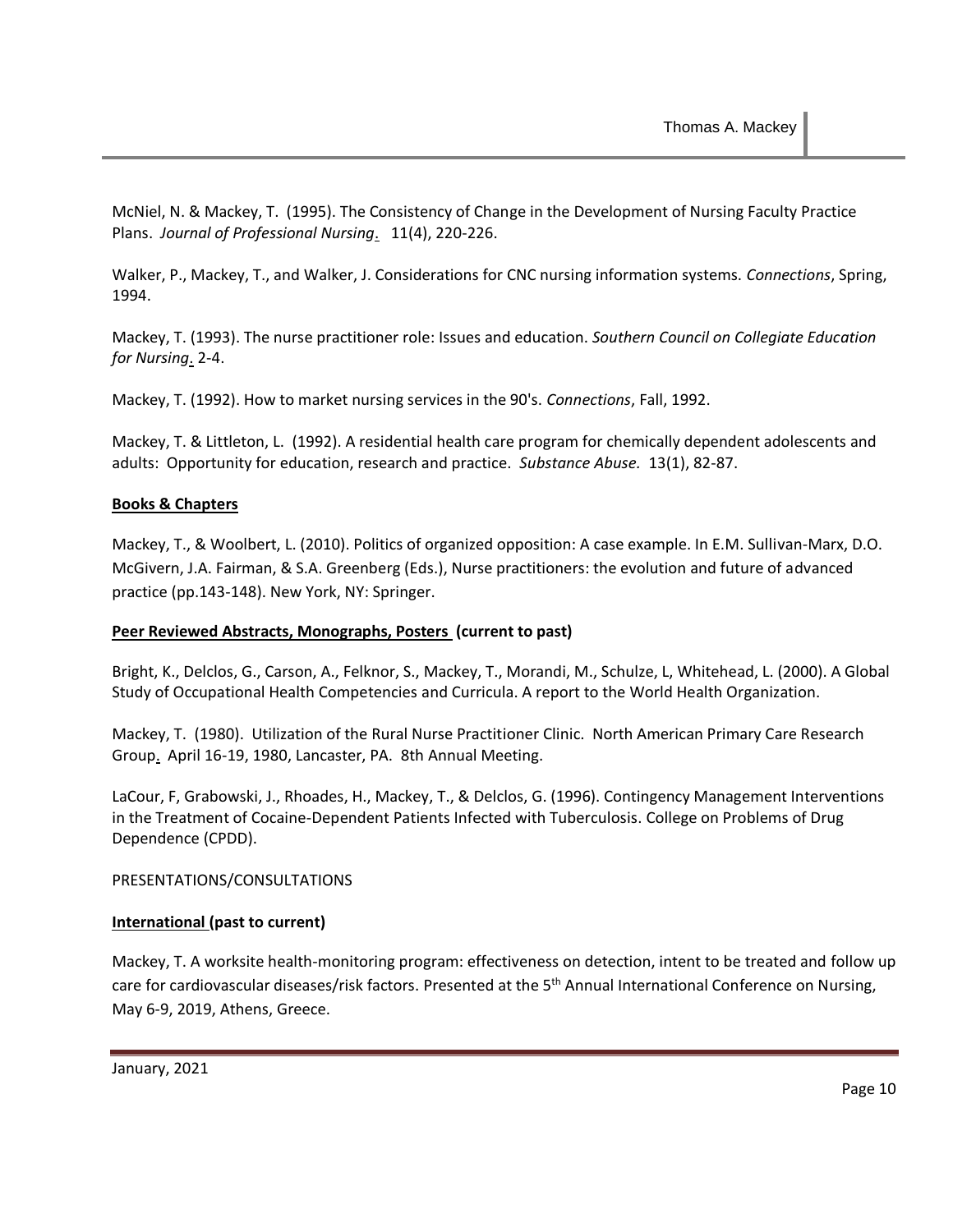Mackey, T. Effectiveness of a Texas worksite health-monitoring program on detection, intent to be treated and follow up care for cardiovascular diseases/risk factors. Presented at The 7<sup>th</sup> ICOH International Conference on Work Environment and Cardiovascular Diseases in Varese, Italy, May 4, 2017.

Mackey, T. Community Nursing Education in the US: Issues and Trends. Presented at the International Nursing Education Summit, Xi'an, China. October, 20-22, 2014.

Mackey, T. Becoming a Nurse Practitioner: Nursing Education Structure in the United States. Presented at the International Nursing Education Summit, Changdu, China, October 2013.

Mackey, T. Academic and Community Nursing Centers in the USA. Presented at the International Nursing Education Summit, Xi'an, China. Spring, 2012.

Mackey, T. A Model of Nursing Education, Practice and Research in the United States. Presented at the 1st International Congress on Nursing Education, Research & Practice Thessaloniki, Greece. October 15-17, 2009

Mackey, T., Pohl, J., & Tanner, C. Integration of Faculty Practice and Research: Scholarship for the Future. Presented at the 1<sup>st</sup> International Congress on Nursing Education, Research & Practice Thessaloniki, Greece. October 15-17, 2009

Pohl, J., Mackey, T., Tanner, C., Vonderheld, S. C., Vonderheld, S. C., & Benkert, R. US Nurse Managed Health Center Clinical and Financial Data Across Three Years. Poster presentation at International Council of Nursing in Toronto, Ontario, Canada, September, 2008.

Mackey, T., Pohl, J. An Overview of Nurse Managed Health Centers in the US: Data from the Institute for Nursing Centers Data Warehouse. Presented at Global Health Care Solutions to Vulnerable Populations in Auckland, New Zealand, January, 2008.

Mackey, T. Nursing Business: Practice Management for the Nurse Practitioner. Presented at Global Health Care Solutions to Vulnerable Populations in Auckland, New Zealand, January, 2008.

Mackey, T., Pohl, J. Findings From a National Survey of US Nurse Managed Health Centers. Presented at the International ICN Nurse Practitioner Conference, Sandton, South Africa, June, 2006.

Mackey, T. Nurse Practitioner Primary Care Practice Improvement Study Outcomes. International Nursing Conference on Prevention and Management of Chronic Conditions: International Perspectives. Bangkok, Thailand, January, 2006.

Mackey, T. Occupational Health Nursing in the United States presented at Chiang Mai University, Chiang Mai, Thailand, January, 2006.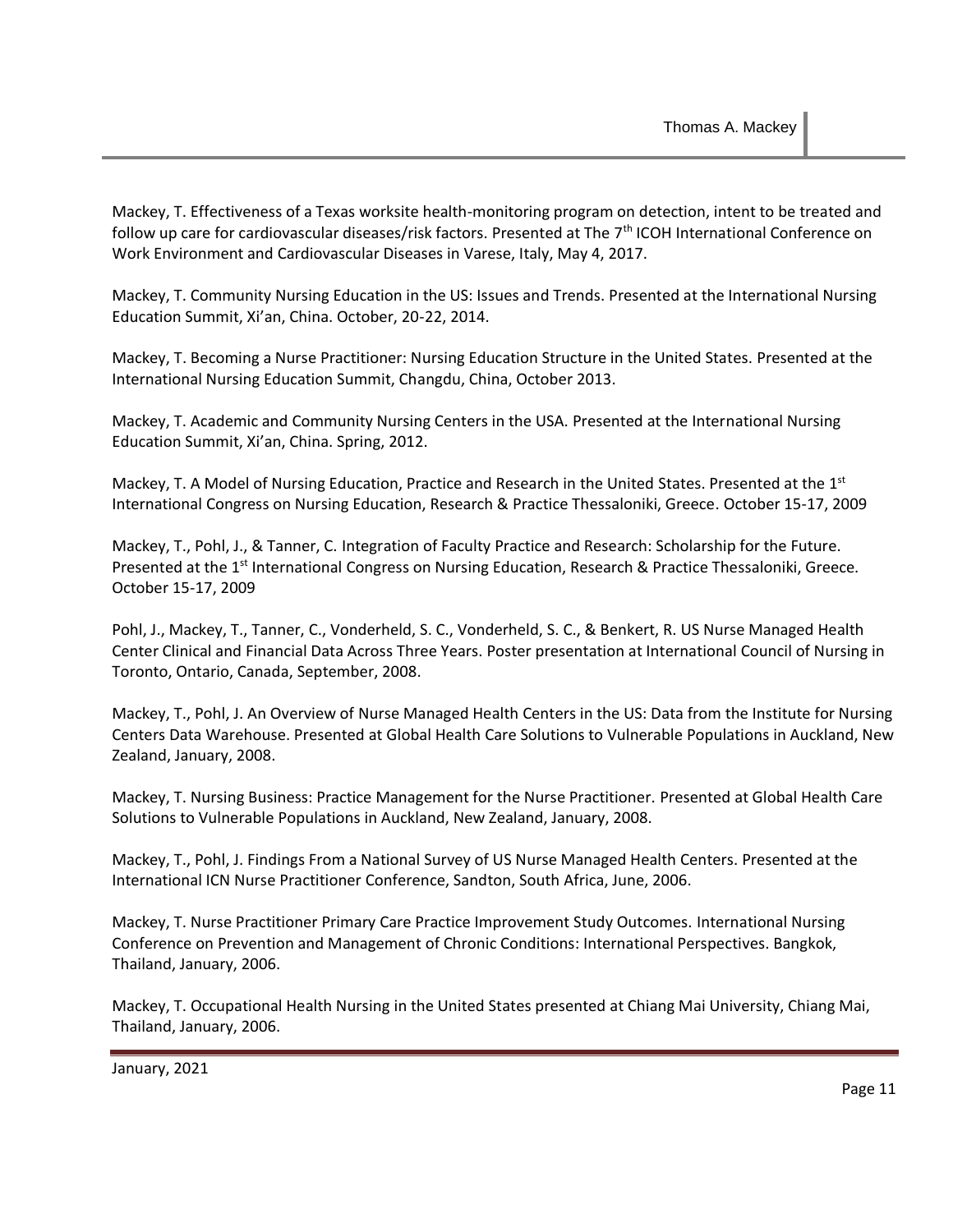Mackey, T. Advanced Practice Nursing in the United States: Education, Roles, Regulation, & Reimbursement presented at Chiang Mai University, Chiang Mai, Thailand, 2006.

Mackey, T., Carson, C. Cost Effectiveness of On-Site Occupational Health Screening for Air and Water Quality Workers in Texas. Presented the the 26<sup>th</sup> International Congress on Occupational Health. Singapore, August, 2000.

Bright, K., Carson, A., Delclos, G., Felknor, S., Mackey, T., et.al. International Perspectives on Competencies and Curriculum in Occupational Health Nursing. Presented at the International Occupational Health and Environmental Health Nursing Conference 'The Power of Partnership: A Force for Global Change'. Eastbourne, East Sussex, United Kingdom. November, 1998.

Mackey, T. (1996) Prophylactic Antituberculosis Medication Compliance Decision Making. Presentation at International Congress of Chemotherapy in Glasgow, Scotland.

Mackey, T., Start-up and Operation of a University Based Nursing Center. Presented to the faculty and administration of The University of Guam, September, 1994.

Mackey, T., Health Promotion in the Workplace. Presentation and consultation to Instituto Tecnologicoy de Estudios Superiores de Monterrey, Mexico. March, 1994.

Mackey, T., Establishing a Home Infusion Center Business in a School of Nursing. Presented at the 18th International Congress of Chemotherapy, Stockholm, Sweden. June 30, 1993.

Mackey, T., Indian - Nepalese - American Conference on Legal, Social and Ethical Issues in Nursing. Sponsored by Nursing 92.

March 15-29, 1992. Visits to Delhi, Varanassi, Agra, Jaipur and Bombay hospitals and clinics with brief consultations at clinics and hospitals in each city.

## **National (current to past)**

Mackey, T. (2018) Colorectal Cancer Screening: What's new? Presented at the annual meeting of the American Association of Nurse Practitioners, Denver, Colorado 2018.

Mackey, T. (2000-18). Sleep, Health and Safety. Presented at 15 TCEQ locations in 15 Texas cities between March and April, on a yearly basis to TCEQ employees.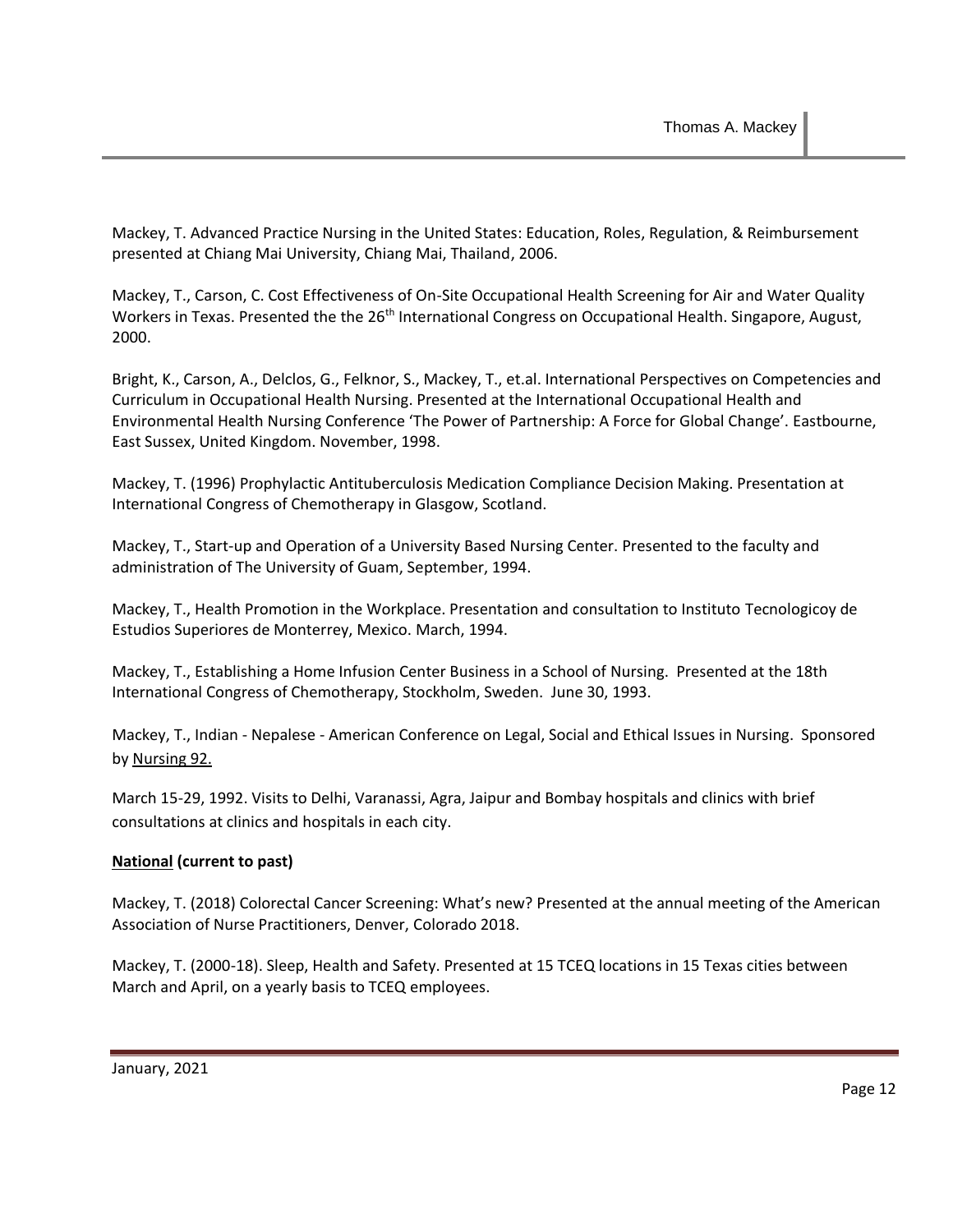Mackey, T. & Rooney, L. (2014). Patient Centered Medical Home: Why You Want It, How You Get It. Presented at NNCC conference, Washington, DC, June, 2014.

Mackey, T. Shifting Organizational Paradigms for Cost Containment. Presented at the 3<sup>rd</sup> Annual Health Care Symposium at the University of Texas at Austin's McCombs School of Business, April 26, 2012.

Mackey, T. (2011). Innovative and Sustainable Solutions to Improve Patient Access and Care. Presented at NNCC conference, San Antonio, Texas, March, 2011.

Mackey, T. (2010). Building, Sustaining and Innovating: Keys to Faculty Successful Practice. Presented at AACN Faculty Practice Conference, New Orleans, February, 2010.

Pohl, J., Tanner, C., & Mackey, T. (2009). National Nursing Centers Consortium 8<sup>th</sup> Annual Conference. Nurse Managed Health Centers: Presenting Community-Based Solutions to Improving Public Health Standardized Clinical and Financial Date from NMHCs Across Three Years. Poster presentation.

Mackey, T. Connecting the Dots: Faculty Practice & Research. Presented at Loyola University Nursing Alumni Awards Brunch, Chicago, February 6, 2009.

Mackey, T. How to Select and Prepare for an Electronic Health Record for Your Practice: Part III Tips, Tricks, & Lessons Learned*.* Webcast presented on March 5, 2008.

Mackey, T. P4P and Faculty Practice. Presented at AACN Faculty Practice Conference, Newport Beach, CA., February, 2008.

Pohl, J., Mackey, T., Breer, L., Gans, D., Vonderheid, S. National Financial Data from Nurse Managed Health Centers: Benchmarking with national Medical Practice Data. Poster presented at American Academy of Nursing, Washington, DC, November, 2007.

Mackey, T., Estala, S. Marketpreneurship & Innovation for a successful NP Practice. Presented at National Nursing Center Consortium 6<sup>th</sup> Annual Meeting, Washington, DC, October, 2007.

Benkert, R., Mackey, T., Hamilton, A., White, M. Assessing Your Readiness for an Electronic Health Record (EHR). Presented at National Nursing Center Consortium 6<sup>th</sup> Annual Meeting, Washington, DC, October, 2007.

Mackey, T., Busine\$\$ Sense for Nurse Practitioner Leaders. Presented at University of Kansas leadership lecture series, Overland Park, Kansas, February, 2007.

Mackey, T., McGrath, D., Moore, J. Saving Your Center: Electronic Health Records. Presented at the 5<sup>th</sup> Annual Conference of National Nursing Centers Consortium, Delray Beach, Florida, October, 2006.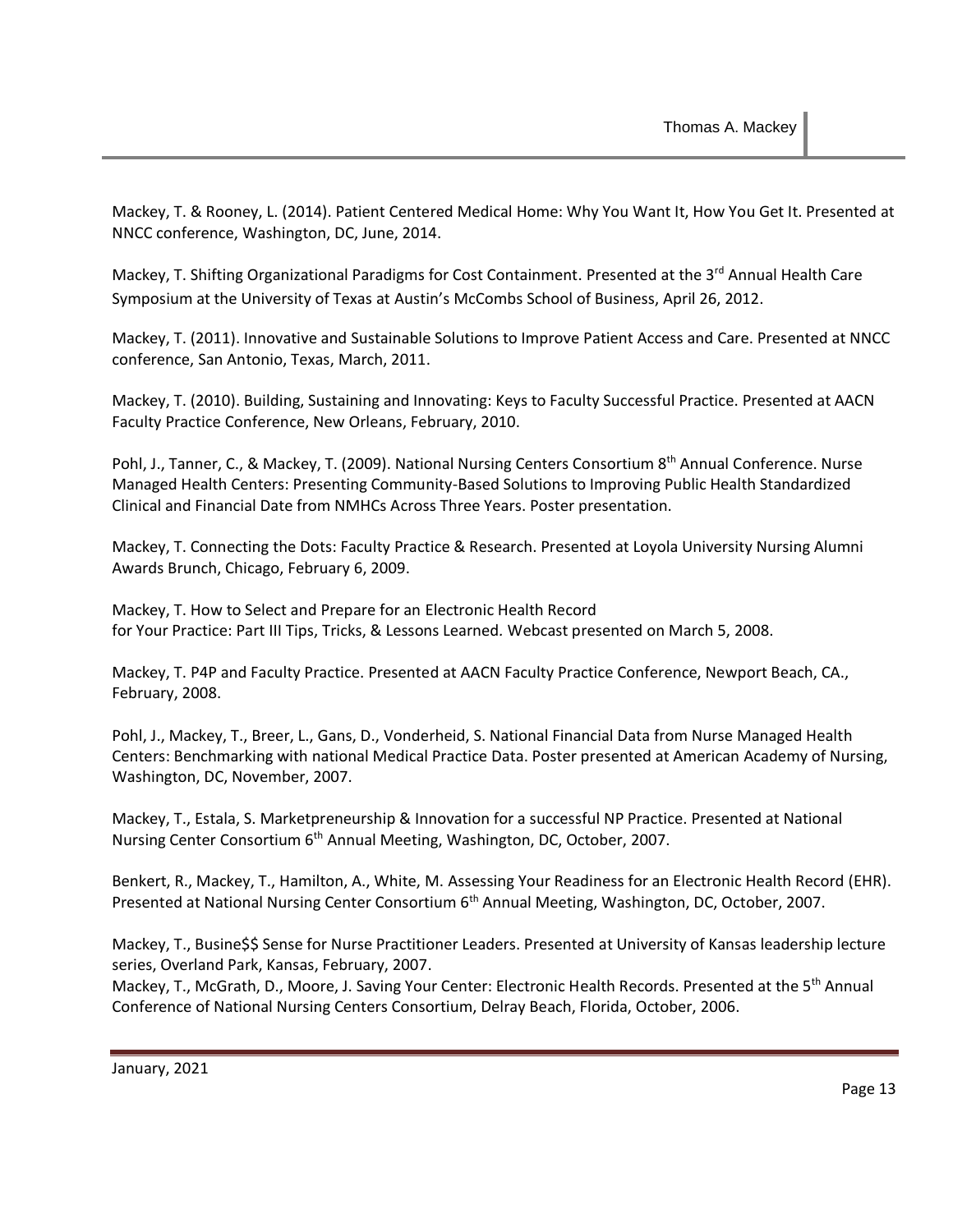Mackey, T. EMR/EHR: Why, How Much, Practicalities! Presented at AANP 21<sup>st</sup> Annual National Conference, Dallas, TX, June, 2006.

Mackey, T. Return to Work Best Practices. Presented at The University of Texas System 2005 Risk Management Conference, Galveston, TX, October, 2005.

Pohl, J., Lundeen, S., Mackey, T., Breer, L., Tanner, C. Moving Toward a Minimum Data Set for Nurse Managed Health Centers: National Network for Nurse Managed Health Centers. Presented at National Nursing Centers Consortium: Best Practices in Nurse-Managed Health Centers: Eliminating Health Disparities national conference, Albuquerque, NM, October, 2005.

Mackey, T. Travel Health Issues for NP Practice: Immunizations and More. Presented at 17<sup>th</sup> annual Texas Nurse Practitioners Conference, Houston, TX, September, 2005.

Mackey, T. Practice Interventions to Improve Quality of Care for Diabetes. Presented at AANP 20<sup>th</sup> Annual National Conference, June, 2005.

Mackey, T. Build Your Practice and Choose Your Compensation. Presented at the Texas Tech Annual NP Conference, February, 2005.

Mackey, T. Travel Health Issues for the Int'l Scuba Diver - Prepare Yourself for Land presented at Seaspace, 2004, June, 2004.

Mackey, T. Nursing Business Infrastructure Commandments for Nursing Practice. Presented at the AACN 2004 Faculty Practice Conference in Scottsdale, AZ, February, 2004.

Mackey, T. Travel Health Issues for NP Practice: Immunizations and More. Presented at 2003 National Conference for Nurse Practitioners 2003 in Baltimore, MD, November, 2003.

Mackey, T. Infrastructure Business Issues for a Nursing Practice. Presented at 2003 National Conference for Nurse Practitioners 2003 in Baltimore, MD, November, 2003.

Mackey, T. Core Competencies for the Student Health Services Director. Presented at the American Health Association 2003 Annual Meeting in Miami Beach, Florida, May, 2003.

Mackey, T. Occupational Health Programs: What to Include. Presented at 2003 Alaska Governor's Safety & Health Conference. Anchorage, AK, March, 2003.

Mackey, T. The Business of a Nursing Center: Infrastructure, Quality and \$\$\$. Presented at National Conference for Nurse Practitioners 2002 in Nashville, TN., November, 2002.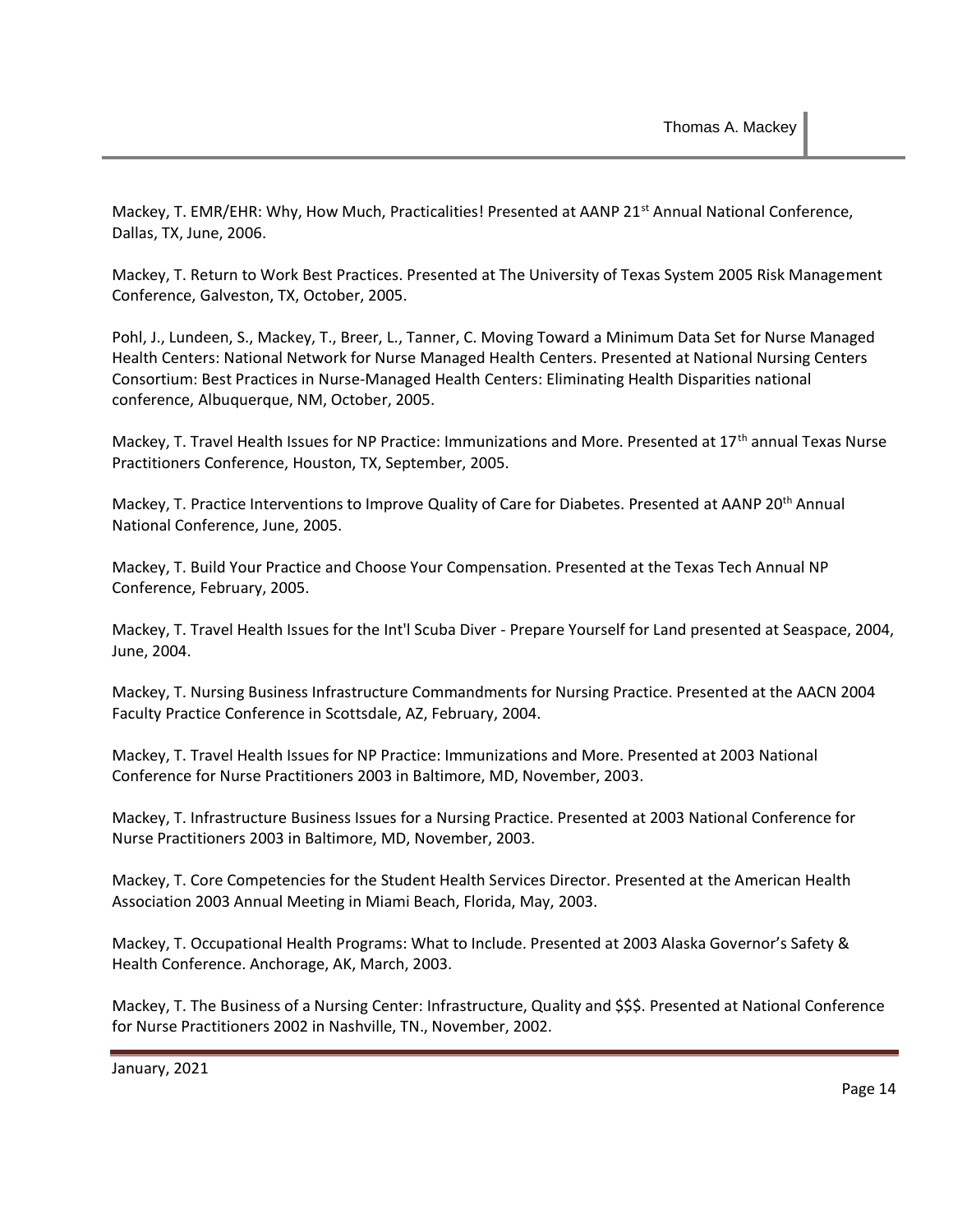Mackey, T. Infrastructure Issues for Academic Nursing Centers (1 day workshop). Presented at Faculty Practice Conference of AACN in Chicago, Il. April, 2002.

Mackey, T. The Business of a Nursing Practice. Presented at Texas Nurse Practitioners 13th Annual Conference, Houston, TX, Sept., 2001.

Mackey, T., Aiken, L. Data, Data, Who Has the Data: Un-earthing the Evidence in Academic Nursing Practice. Presented at 3<sup>rd</sup> Annual Penn Macy Institute, July 15, 2001.

Mackey, T. Hepatitis Vaccination for Wastewater Workers. Presented at the Annual TNRCC Wastewater Worker Meeting. NADA, TX, Spring, 2000.

Cole, F., Mackey, T., Lindenberg, J. The experience at one nurse practitioner managed clinic. Poster presentation at the 25<sup>th</sup> National Primary Care Nurse Practitioner Symposium, Keystone, Colorado, July 2000.

Mackey, T. Faculty Practice: Essential or Extraneous to the Mission? AACN 2000 National Conference, San Francisco, CA., February, 2000.

Cole, F. & Mackey, T. Referral Patterns of Nurse Practitioners in a Nurse Managed Clinic. Poster to be presented. American Academy of Nurse Practitioners 1999 National Conference, Atlanta, GA, June, 1999.

Cole, F., Mackey, T., & Lindenberg, J. Wait Time and Patient Satisfaction. Poster presentation. American Academy of Nurse Practitioners 1998 National Conference, Phoenix, AZ, June, 1998.

Mackey, T. Marketing Strategies for Success and Profits. Presented at AACN Faculty Practice Conference, Phoenix, AZ., February, 1998.

Mackey, T. Clinical Aspects of Community Acquired Pneumonia. Presented at Texas State Association of Occupational Health Nurses, 1997 Fall Conference, Dallas, Texas, October, 1997.

Mackey, T. Substance Abuse in College Students. Presented at Alcohol, Nicotine and Drugs: Issues for Special Populations, Houston, Texas, September, 1997.

Cole, F., Mackey, T., & Lindenberg, J. Waiting Time at a Nurse managed Clinic. Poster presentation. 22<sup>nd</sup> National Primary Care Nurse Practitioner Symposium, Keystone, CO, July, 1997.

Mackey, T. Developing and Operating a Nurse Managed Clinic. Presented at the American Diabetes Association's 57th Scientific Sessions, Boston, Massachusetts, June, 1997.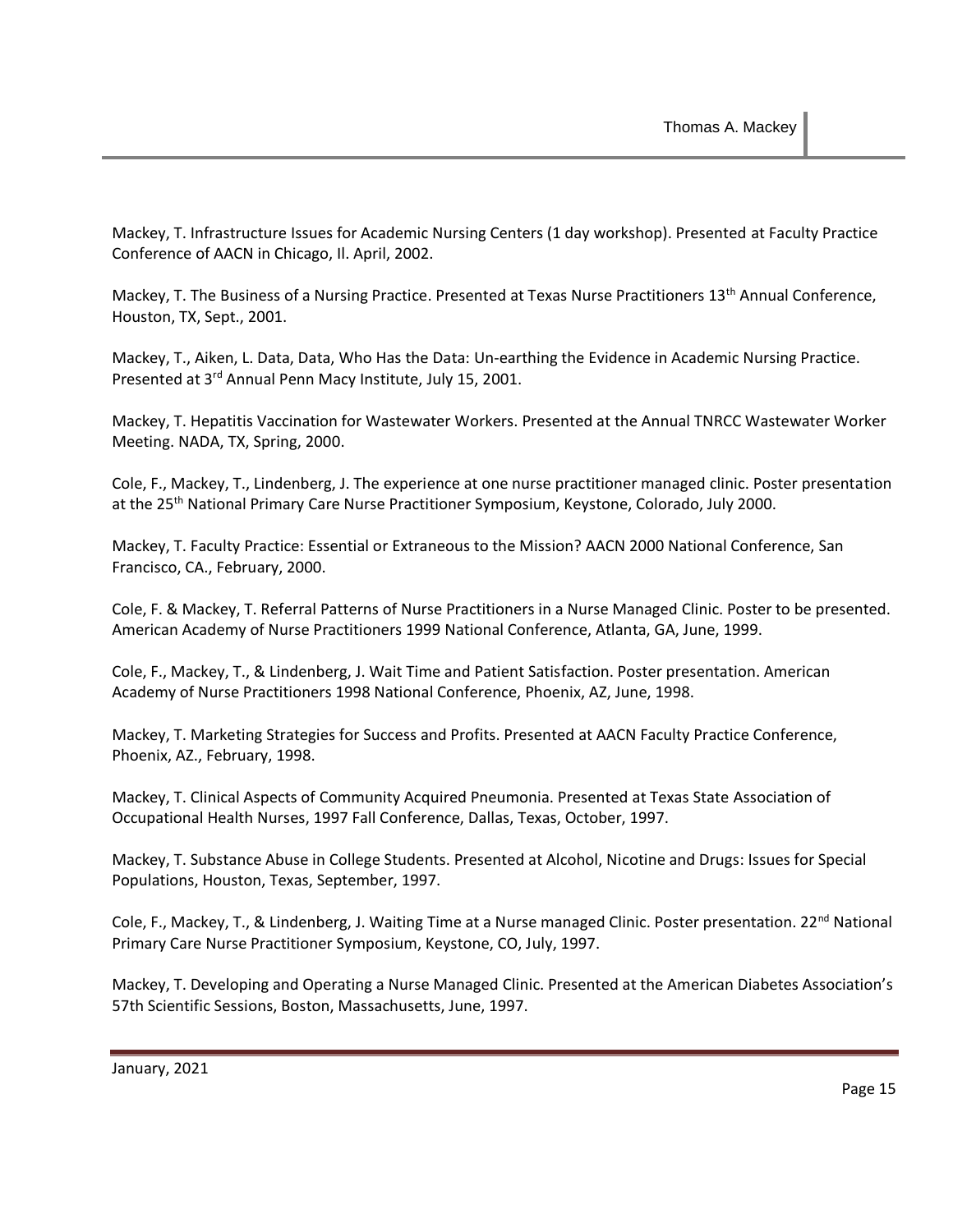Cole, F., Mackey, T., & Lindenberg, J. Waiting for Health Care Services: A Time Study. Poster presentation. Southern Nursing Research Society, 11<sup>th</sup> Annual Conference, Norfolk, VA, April, 1997.

Cole, F., Mackey, T., & Lindenberg, J. Patient Satisfaction With Nurse Practitioner Care: Development of an Instrument. Southern Nursing Research Society, 11<sup>th</sup> Annual Conference, Norfolk, VA, April, 1997.

Mackey, T. Primary Care and the Growth of Health Related Professions. Presented at National Association of College Stores annual meeting, Baltimore, MD., April, 1997.

Mackey, T. Impact of Managed Care on Advanced Nursing Practice. Presented at 15th Annual National Conference of Gerontological Nurse Practitioners, Houston, TX, September, 1996.

Cole, R., & Mackey, T. Utilization of an Academic Nursing Center. Poster presentation. 21<sup>st</sup> National Primary Care Nurse Practitioner Symposium, Keystone, Colorado, August 1-4, 1996

Mackey, T. Community Acquired Pneumonia. Presented at Nurse Practitioner Associates (NPACE) national meeting in Chicago, Illinois, August, 1996.

Mackey, T. Innovative Practice Models. Presented at NPACE national meeting in Chicago, Illinois, August, 1996.

Mackey, T. & McNiel, N. Negotiating Private Sector Partnerships with Academic Nursing Centers. Presented at AACN Faculty Practice Conference, Tucson, AZ., February, 1996.

Mackey, T. Advanced Practice: A Nursing Solution for Managed Care. Keynote address, Buffalo, October, 1995.

Mackey, T. Choosing Your Practice: Key Issues To Consider. Presented at NPACE national meeting in Chicago, September, 1995.

Mackey, T. Screening for Alcohol and Drugs in Primary Care. Presented at Houston Gulf Coast Chapter of National Nurses Association on Addictions 1995 Annual Meeting, May, 1995.

Mackey, T. Advanced Nursing Practice. Presented at Gulf-Coast Chapter of American Association of Critical-Care Nurses, November, 1994.

Mackey, T. Asking the Right Questions: A Layman's Guide to the Physical Checkup. Presented at The President's Luncheon of UTHHSC, November, 1994.

Mackey, T. Aligning Nursing Education and Nursing Practice in the Changing Health Care Environment: A Leader's Perspective - Nurse Managed Primary Care. Presented at The Houston Organization of Nurse Executives, August, 1994.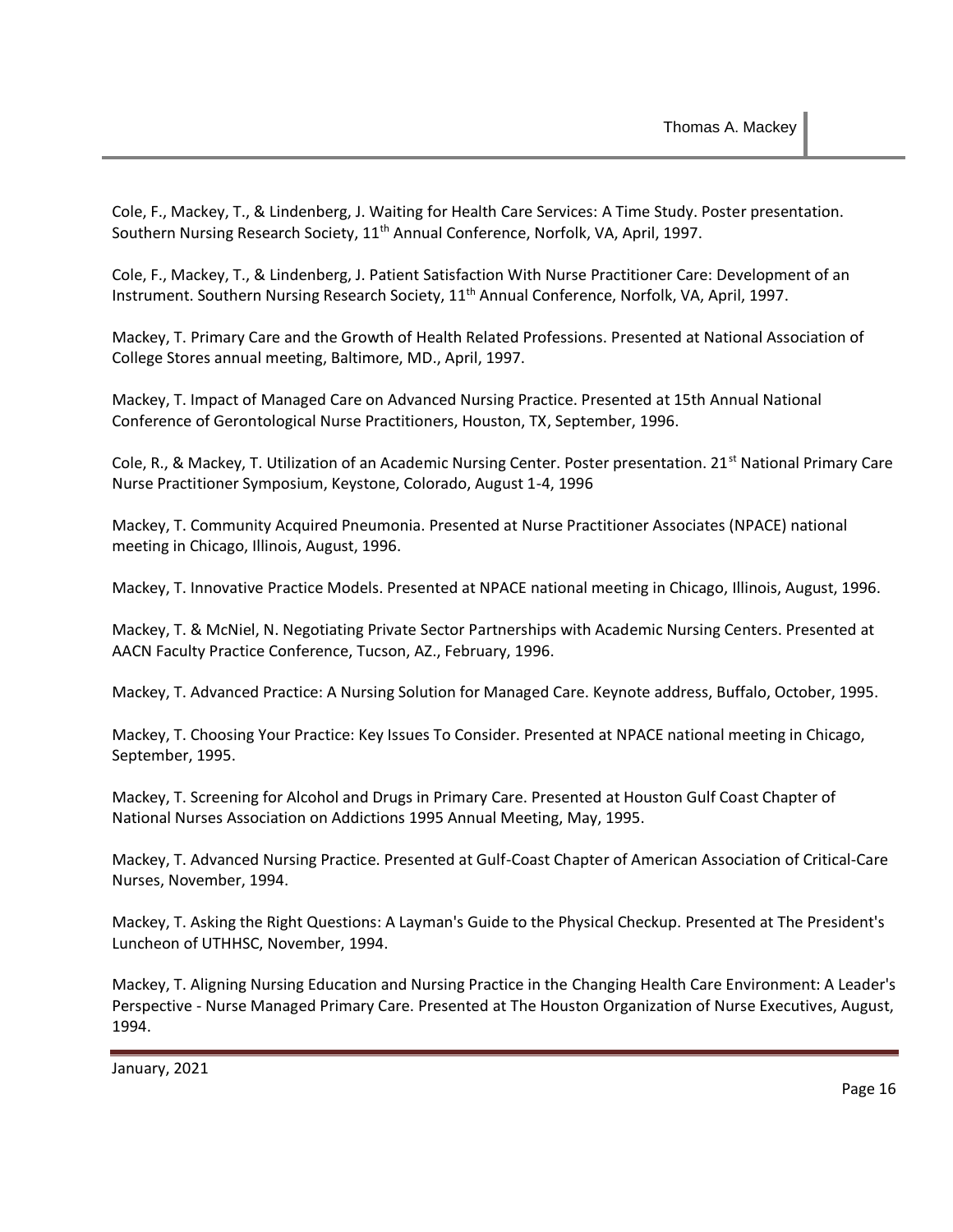Mackey, T. & Adams, J. The Use of Health Risk Appraisals in a Nursing Center: Costs and Benefits. Presented at NLN Council of Nursing Centers National Meeting, June, 1994.

Mackey, T. & McNiel, N. Six Steps to a Successful Nursing Practice. Presentation at American Association of Colleges of Nursing Annual Faculty Practice Conference, Tucson, Arizona, February, 1994.

Mackey, T. Billing and Office Management Information Systems: Considerations for Nurse Managers. Presentation at NLN Council for Nursing Centers in Chicago, Illinois, February, 1994.

Mackey, T. & Rickman, K. Student Health Services and Substance Abuse Screening. Poster presented at AMERSA national conference, November, 1993.

Mackey, T. Substance Abuse Screening presented at Southwestern College Health Association annual meeting in Stillwater, Oklahoma, Nov. 1993.

Mackey, T. Screening in Primary Care Settings. Substance Abuse Update: Implications for Practice and Education in Houston Texas, September, 1993.

Mackey, T. & Lindenberg, J. & Delclos, G. Interdisciplinary Primary Care, Occupational Health and Health Promotion Within Student and Employee Health Services. Prevention '93 annual meeting in St. Louis, MO., April, 1993.

Mackey, T. Cardiorespiratory History Taking at Cardiovascular Nursing Update: Assessment, Treatment, and Nursing Intervention. Sangamon State University. September, 1983.

Mackey, T. Factors Affecting Client Compliance. IDPH Continuing Education Series on High Blood Pressure Control. May, 1983.

Mackey, T. Client History and Physical Appropriate for Dermatological Complaint. Dermatology Workshop for Primary Care Nurses, May, 1982.

Mackey, T. Testimony before Health and Family Services subcommittee considering Nurse Practice Act changes. Champaign, Illinois, March, 1982.

Mackey, T. Patient Compliance: Problems in Rural Areas, What the Nurse Can Do. Illinois Heart Association Workshop, April, 1982.

Mackey, T. Workshop in Practice Management Issues-Choosing Your Community, Partner, and Compensation at Illinois Nurses Association Horizons. November, 1980.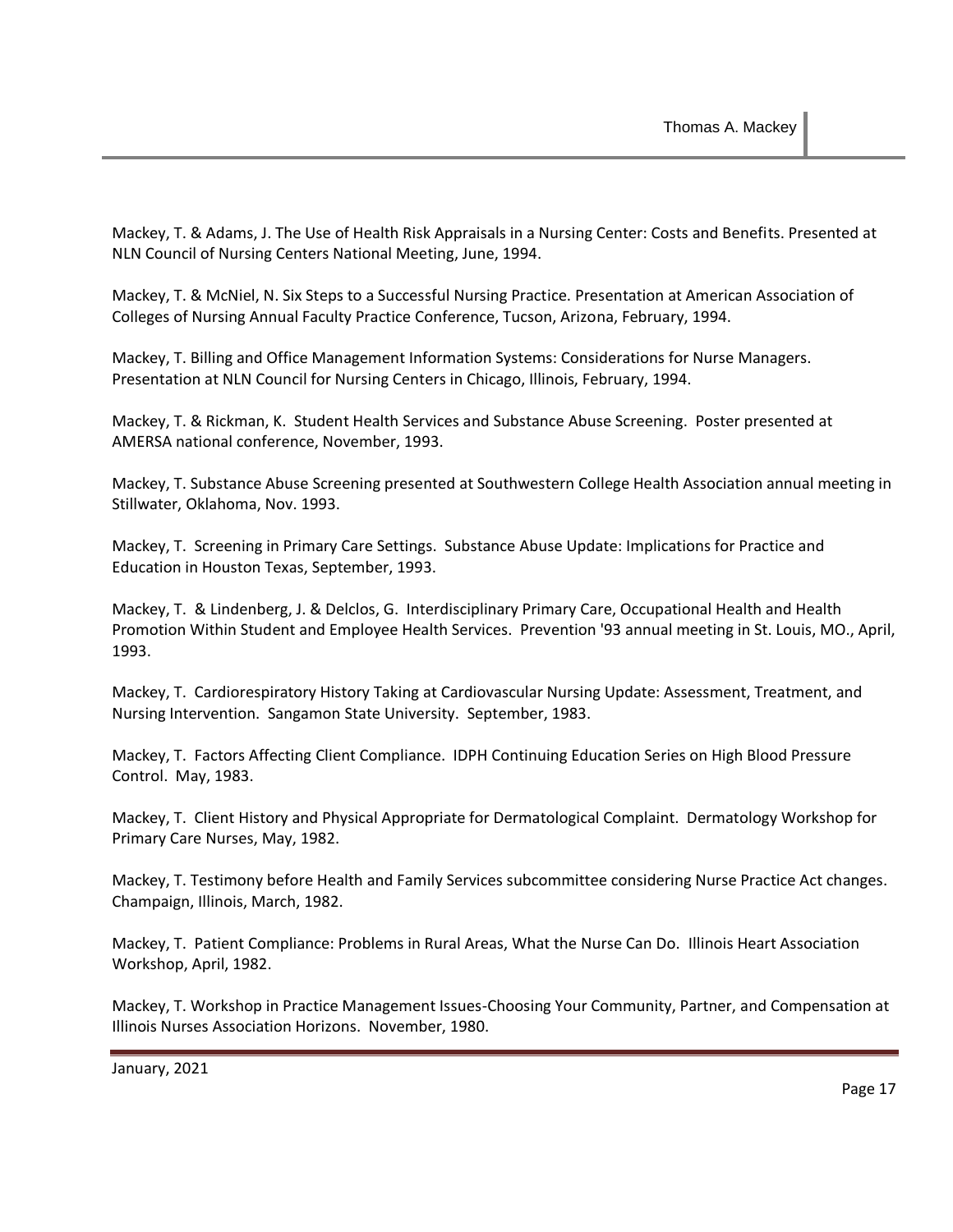Mackey, T. & Rickman, K. Screening for Alcohol and Other Drugs of Abuse in University Health Services. National Organization of Nurse Practitioner Faculties in Chicago, IL., April, 1993.

Mackey, T. & Lindenberg, J. & Delclos, G. Interdisciplinary Primary Care, Occupational Health and Health Promotion. American Health Association annual meeting in Baltimore, MD., June, 1993.

Mackey, T. Sexual Health and Alcohol/Other Drugs: Clinicians Meeting the Challenge at American College Health Association meeting in Baltimore, MD., June, 1993.

Mackey, T. Role Development for Nurse Practitioners in Rural and Urban Settings at Southern Council on Collegiate Education for Nursing in Atlanta, GA., April, 1993.

Mackey, T. Assessing Your Client for Drug and Alcohol Abuse at 1992 Annual Texas Nurse Practitioner's Conference in Houston, TX., October, 1992.

Mackey, T. & Marcus, M. Recovery From Chemical Dependency in a Two Year Residential Facility. Poster presented at the national AMERSA meeting in Washington, D.C. November 1991.

Mackey, T. A Residential Health Care Program for Chemically Dependent Adolescents and Adults: Opportunity for Education, Research and Practice. Paper presented at the national AMERSA meeting in Washington, D.C. November 1991.

Mackey, T. Substance Abuse Recovery and Nursing Education Presentation to Houston Gulf Coast Chapter of the National Nurses Society on Addiction. November 11, 1991.

Mackey, T. Adolescent Substance Abuse: Key Indicators and Risk Factors. Presented at the annual meeting of Superintendents of the Texas Boy Scouts of America meeting in Houston, Texas. October 1991.

Mackey, T. Maternal Health Beliefs and Health Locus of Control as They Relate to the Immunization Status of Two Year Olds. Poster presentation at Prevention 90, Atlanta, Georgia, April, 1990 and at 15th Nations Primary Care Nurse Practitioner Symposium, Keystone, Colorado, April 1990.

Mackey, T. Prevention 90: Maternal Health Beliefs and Health Locus of Control as They Relate to the Immunization Status Two Year Olds, Atlanta Georgia, April 1990.

Mackey, T. American Association of School Superintendent's Annual Meeting: Funding and Utilization of School Nurses, February 1988.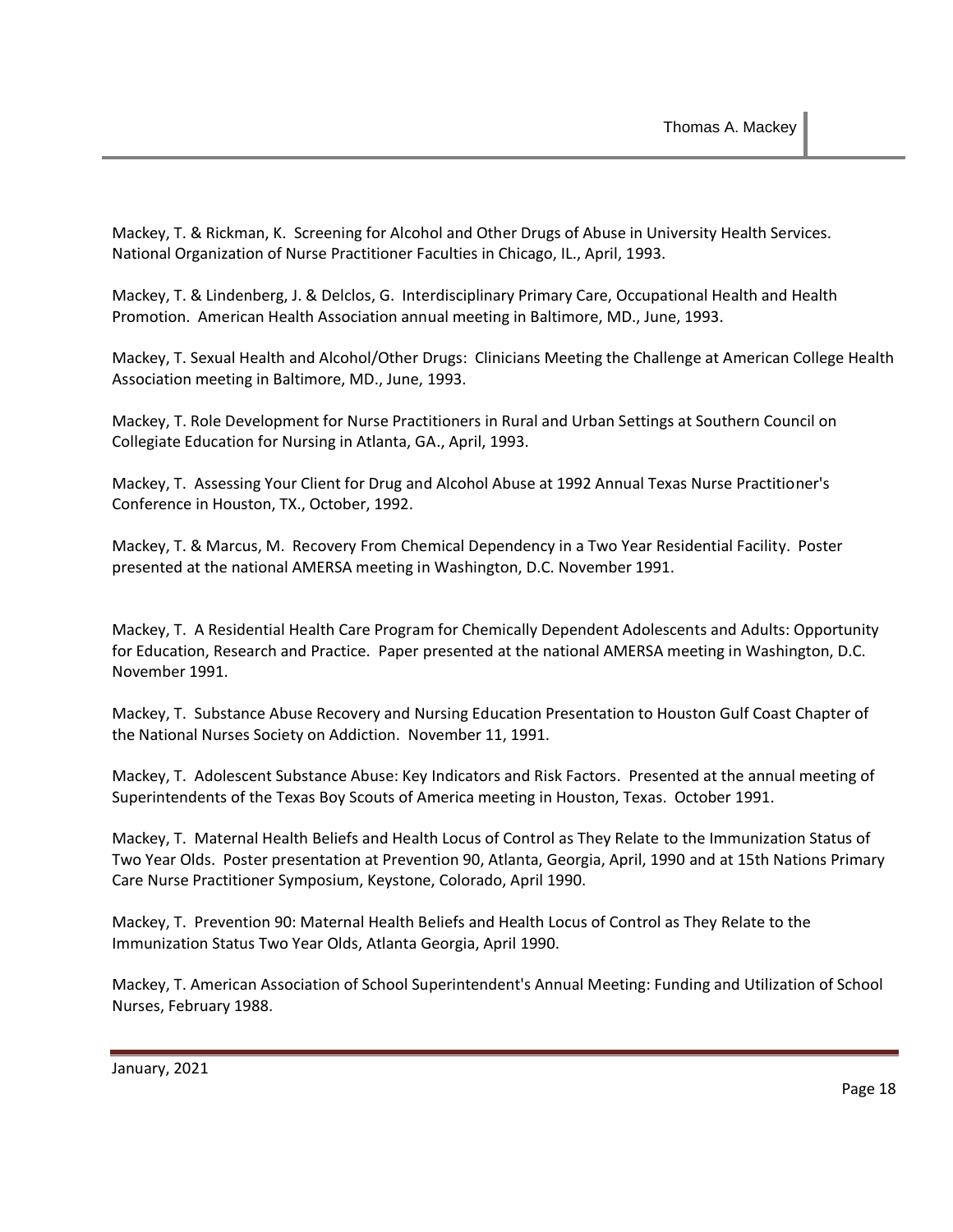Mackey, T. Illinois Nurses Association, District 8. Practice Choices in the 80's. Meeting Lecture: May 1987.

Mackey, T. Annual Meeting paper, presentation: Immunizing a Rural Community, American Public Health Association November 1985.

Mackey, T. Cardiorespiratory History Taking at Cardiovascular Nursing Update: Assessment, Treatment, and Nursing Intervention. Sangamon State University. September, 1983.

Mackey, T. Factors Affecting Client Compliance. IDPH Continuing Education Series on High Blood Pressure Control. May, 1983.

Mackey, T. Client History and Physical Appropriate for Dermatological Complaint. Dermatology Workshop for Primary Care Nurses, May, 1982.

Mackey, T. Testimony before Health and Family Services subcommittee considering Nurse Practice Act changes. Champaign, Illinois, March, 1982.

Mackey, T. Patient Compliance: Problems in Rural Areas, What the Nurse Can Do. Illinois Heart Association Workshop, April, 1982.

Mackey, T. Workshop in Practice Management Issues-Choosing Your Community, Partner, and Compensation at Illinois Nurses Association Horizons. November, 1980.

#### **PROFESSIONAL SERVICE**

**Consultations (past to current)**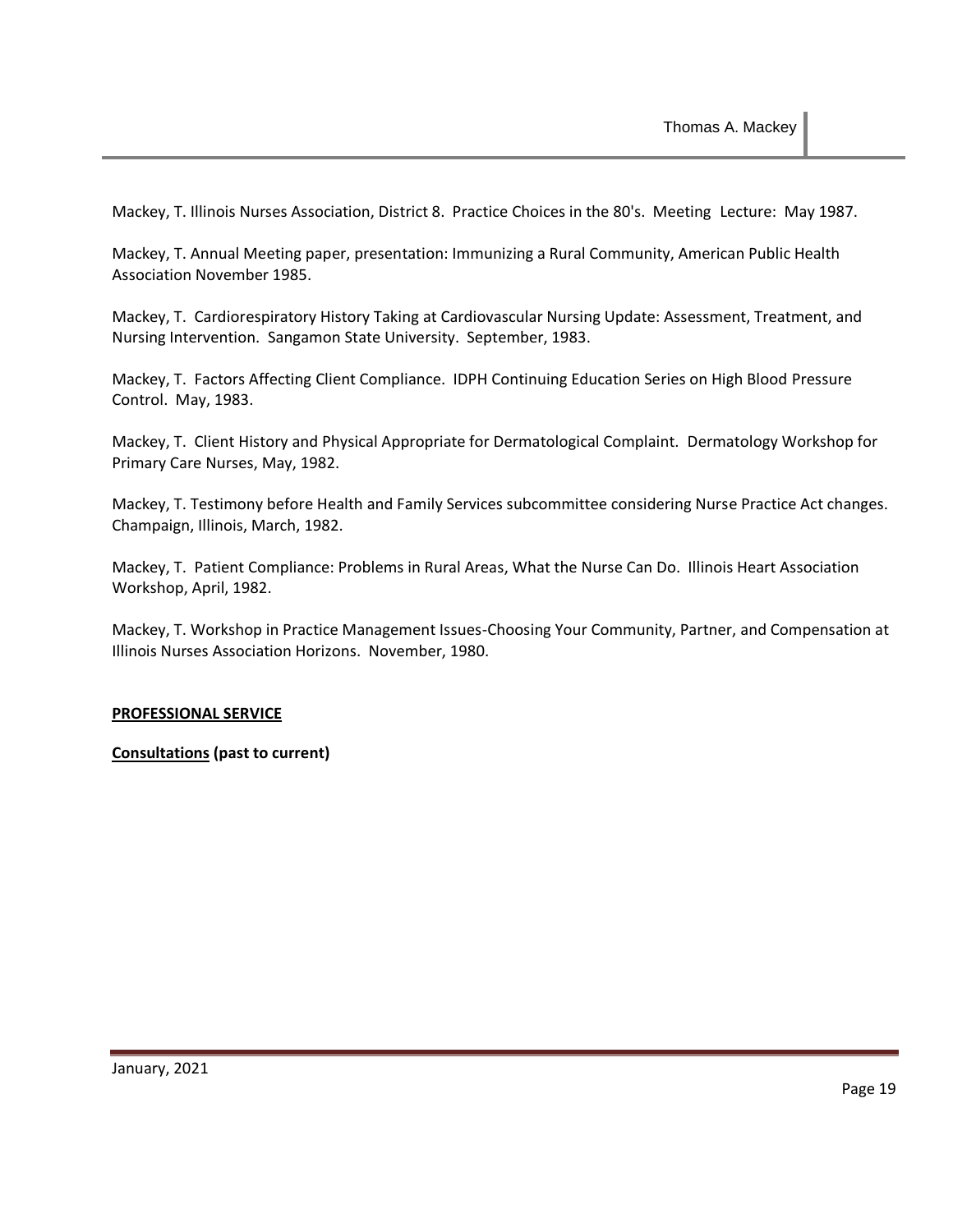| Organization                                                                                              | Location               | Role                     | Inclusive dates |
|-----------------------------------------------------------------------------------------------------------|------------------------|--------------------------|-----------------|
| Morgan-Scott County Family<br>Planning Advisory Board                                                     | Scott County, Illinois | Advisory Board<br>Member | 1981-1989       |
| American Health Planning<br><b>Association Government</b><br><b>Policy Committee</b>                      |                        | <b>Committee Member</b>  | 1982-1986       |
| West Central Illinois Health<br>Systems Agency - Board of<br><b>Directors and Executive</b><br>Committee  |                        | President                | 1980-1986       |
| American College Health<br><b>Association Task Force on</b><br>Alcohol, Tobacco and Other<br><b>Drugs</b> |                        | <b>Task Force Member</b> | 1993-1995       |
| Pulse Homecare, Inc.<br><b>Professional Advisory</b><br>Committee                                         | Houston, Texas         | <b>Committee Member</b>  | 1992-1998       |
| National League of Nursing<br><b>Resolution Committee for</b><br><b>Council of Nursing Center</b>         |                        | Chairman                 | 1993-1995       |
| American College Health<br>Association                                                                    |                        | Consultant               | 1995-2000       |
| Door To Recovery (substance<br>abuse program) - Board of<br><b>Directors</b>                              |                        | Member                   | 1996-2000       |
| Southwest Center for<br>Occupational and                                                                  |                        | Member                   | 1997-2012       |
| Environmental Health,<br><b>Advisory Board</b>                                                            |                        | Member                   | 2001-2014       |
| American Red Cross Safety                                                                                 |                        |                          |                 |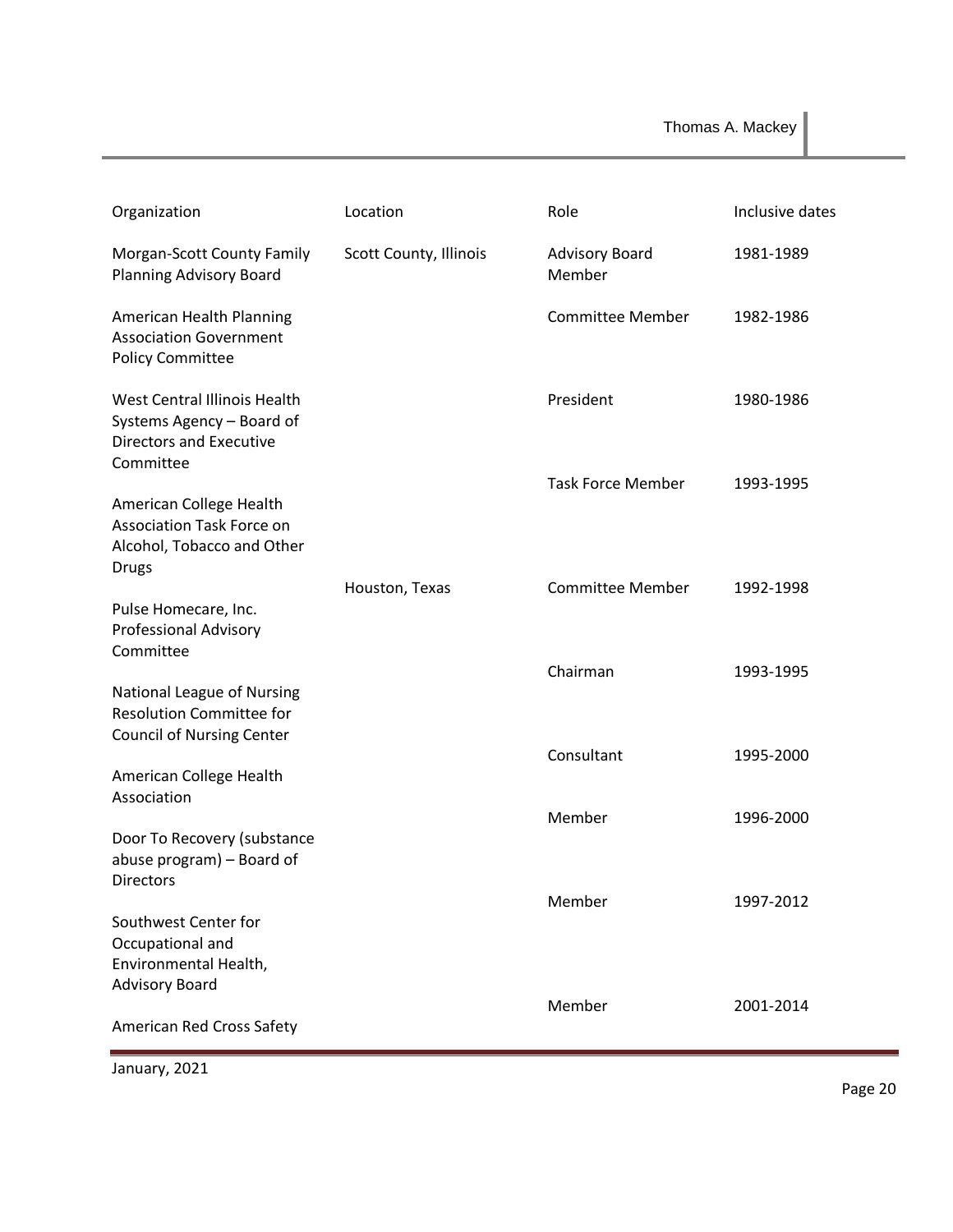Thomas A. Mackey

| <b>Advisory Board</b>                                          |                   |           |
|----------------------------------------------------------------|-------------------|-----------|
|                                                                | Secretary         | 2005-2006 |
| American Academy of Nurse                                      | President         | 2006-2012 |
| Practitioners Foundation -                                     | <b>BOD Member</b> | 2002-2016 |
| <b>Board of Directors</b>                                      |                   |           |
|                                                                | Member            | 2004-2009 |
| Institute for Nursing Centers:                                 |                   |           |
| <b>Board of Directors</b>                                      | Co-chair          |           |
| Policy & Data Task Force                                       | Chair             |           |
| <b>Products Task Force</b>                                     |                   |           |
|                                                                |                   |           |
| <b>Court appointed Patient Care</b>                            |                   | 2013-2016 |
| Ombudsman: Winnie                                              |                   |           |
| <b>Community Hospital, Sears</b>                               |                   |           |
| Methodist Retirement System                                    |                   |           |
|                                                                |                   |           |
| Academic nursing centers,                                      |                   | 2000-2015 |
| primary care and faculty                                       |                   |           |
| practice: University of                                        |                   |           |
| Michigan, Wayne State                                          | Consulting        |           |
| University, University of Texas                                |                   |           |
| San Antonio, University of                                     |                   |           |
| South Florida, North Florida                                   |                   |           |
| State University, Arizona State                                |                   |           |
| University, Duke University,                                   |                   |           |
| University of Cincinnati,                                      |                   |           |
| Marquette University, Loyola                                   |                   |           |
| University,                                                    |                   |           |
| University of Vermont, El Buen                                 |                   |           |
| Clinic, University of Tennessee,                               |                   |           |
| University of Texas at Austin,                                 |                   |           |
| University of Texas Medical                                    |                   |           |
| Branch at Galveston,                                           |                   |           |
| University of New Jersey,                                      |                   |           |
| Texas Tech University, Temple                                  | Consulting        |           |
|                                                                |                   |           |
| University, West Texas A&M<br>University, Arthur Nagel Clinic, |                   |           |
| China Medical Board, Health                                    |                   |           |
|                                                                |                   |           |
| Associates, Inc.                                               |                   |           |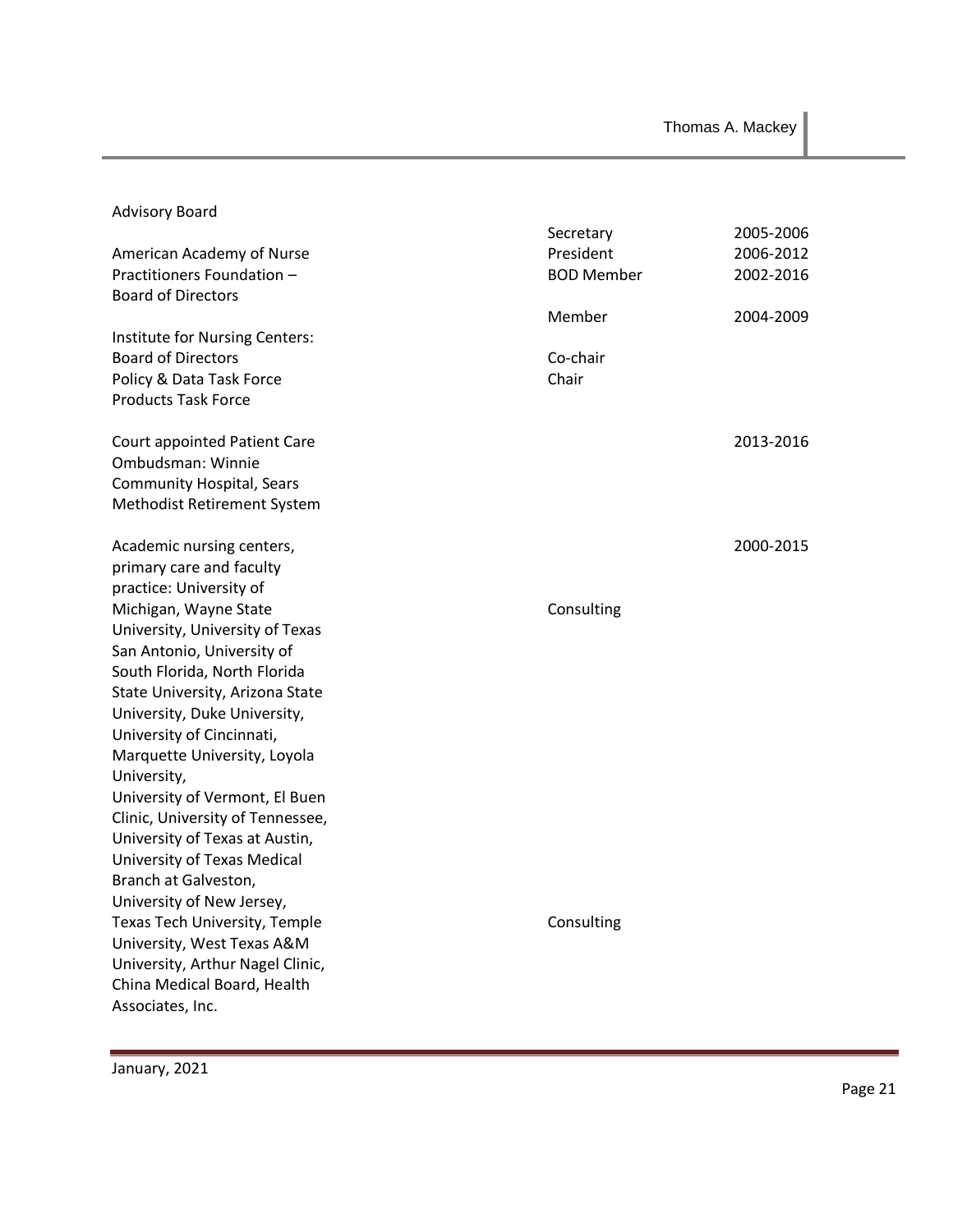Xi'an Jiaotong University

Patient Care Ombudsman

Clinical Care Targeted Communications, LLC

Consulting and program 2012-2015 Development Consulting 2012- Present

Consulting 2017

| <b>Editorial Boards/Panels (past to current)</b><br>Journal                                                   | Role              | Inclusive dates |
|---------------------------------------------------------------------------------------------------------------|-------------------|-----------------|
| Journal of the American<br><b>Academy of Nurse Practitioners</b>                                              | Reviewer          | 2005-2016       |
| American Academy of<br><b>Nurse Practitioner Annual</b><br>Conference                                         | Abstract reviewer | 2005-2015       |
| Global Healthcare Solutions to<br><b>Vulnerable Populations Conference</b><br>Planning Committee, New Zealand | Abstract reviewer | 2007-2008       |
| International Journal of Nursing<br><b>Studies</b>                                                            | Reviewer          | 2007-2008       |
| <b>Clinical Scholars Review:</b>                                                                              | Reviewer          | 2007-2014       |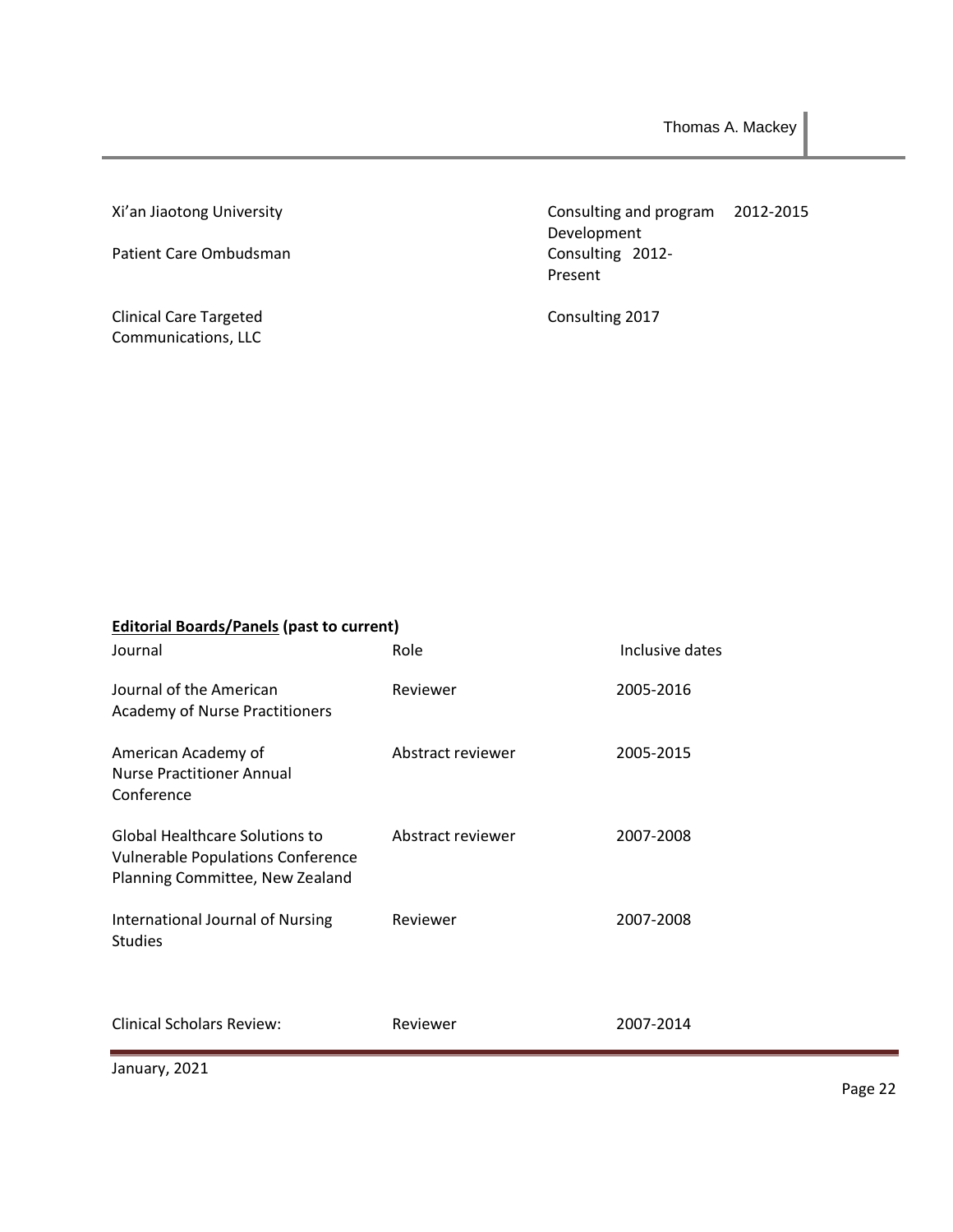| The Journal of Doctoral<br><b>Nursing Practice</b>                                  |                         |                 |
|-------------------------------------------------------------------------------------|-------------------------|-----------------|
| Commission on Collegiate<br><b>Nursing Education</b>                                | <b>Evaluation Team</b>  | 2008-2014       |
| <b>Clinical Scholars Review:</b>                                                    | <b>Assistant Editor</b> | 2010-2014       |
| <b>Professional Service (Professional organizations - past to current)</b>          |                         |                 |
| Organization                                                                        | Role                    | Inclusive dates |
| American Health Planning<br><b>Association Government Policy</b><br>Committee       | Member                  | 1982-1986       |
| American College Health Association<br>Substance Abuse Committee                    | Member                  | 1994            |
| NLN, Council of Nursing Centers<br><b>Resolutions Committee</b>                     | Chair                   | 1994            |
| AACN, Faculty Practice Conference<br><b>Planning Committee</b>                      | Member                  | 2000-2013       |
| American Academy of Nurse<br><b>Practitioners Foundation</b>                        | Treasurer               | 2004-2005       |
| Institute of Nursing Centers<br>Board of Directors and<br>Policy & Data Task Forces | Member<br>Co-chair      | 2005-2008       |
| Sonofi Aventis Allied Health<br><b>Advisory Board</b>                               | Member                  | 2007            |
| Novartis Women's Health Initiative<br><b>Advisory Board</b>                         | Member                  | 2010            |
| Life Line Screening Primary                                                         | Member                  | 2014-2016       |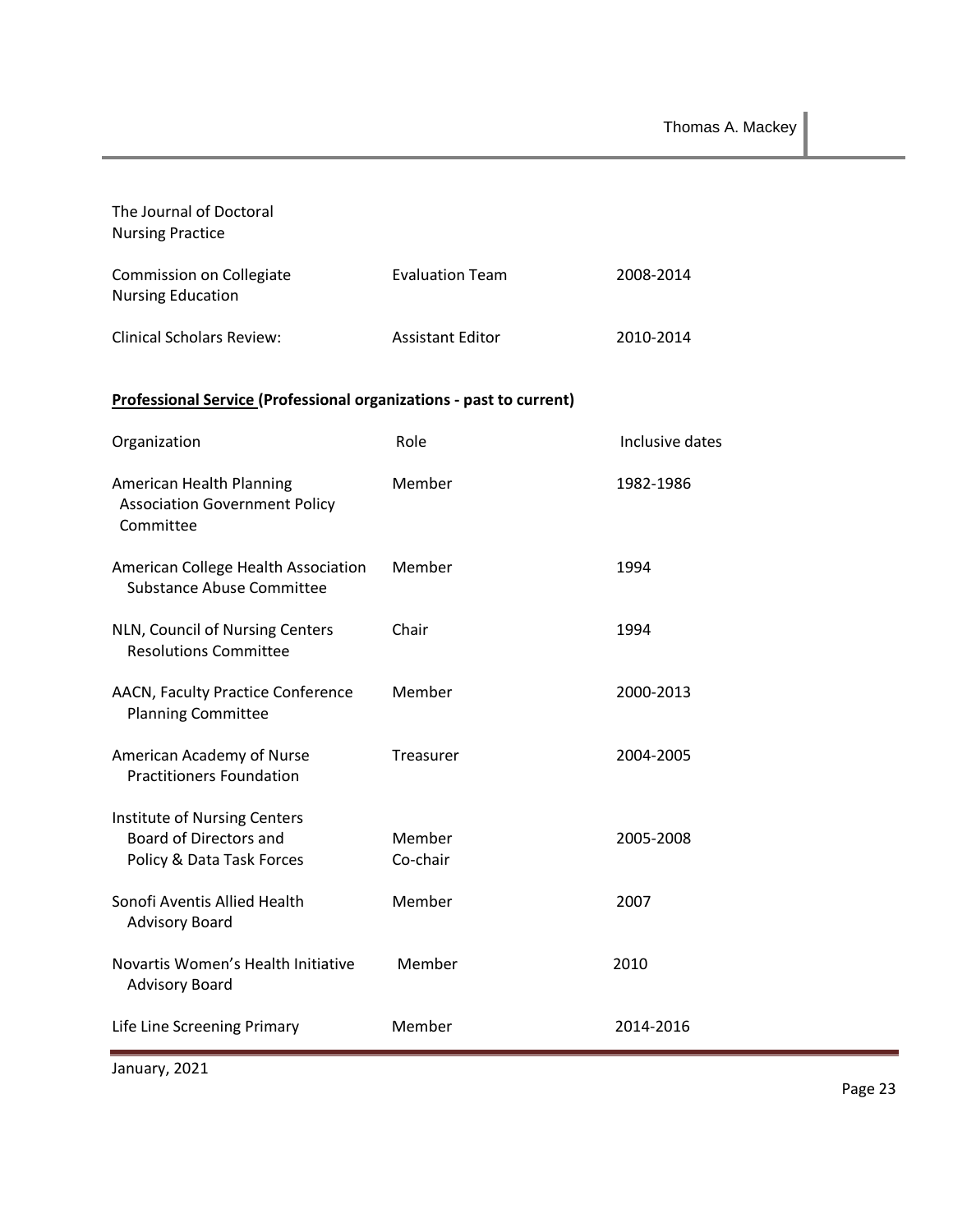Care Advisory Board

# **Professional Memberships**

| American Nurses' Association                     | 1988-present |
|--------------------------------------------------|--------------|
| <b>Texas Nurse Practitioner Organization</b>     | 1991-present |
| Texas Nurses' Association                        | 1992-present |
| American Association Occupational Health Nursing | 1997-2010    |
| American Academy of Nurse Practitioner           | 2000-present |
| American Academy of Nursing                      | 2001-present |
| Sigma Theta Tau                                  | 2002-2003    |
| <b>Texas Organization of Nurse Executives</b>    | 2007-2011    |
| <b>Medical Group Management Association</b>      | 2007-2014    |

# **Institutional Service (past to current)**

| Institution | Committee                                                | Role   | <b>Inclusive Dates</b> |
|-------------|----------------------------------------------------------|--------|------------------------|
| University  |                                                          |        |                        |
|             | <b>Wellness Advisory Committee</b>                       | Member | 1992-1995              |
|             | <b>Community Relations Quality</b><br><b>Action Team</b> | Member | 1992-1995              |
|             | Infectious Disease Education<br>Committee                | Member | 1992-1995              |
|             | Student Health Committee                                 | Member | 1992-2000              |
|             | Health and Safety Committee                              | Member | 1995-2007              |
|             | President's Safety Council                               | Member | 2003-2005              |
|             | Institutional Technology<br>Governance Council           | Member | 2006-2014              |
|             | Southwest Center for<br>Occupational & Environmental     | Member | 2003-2013              |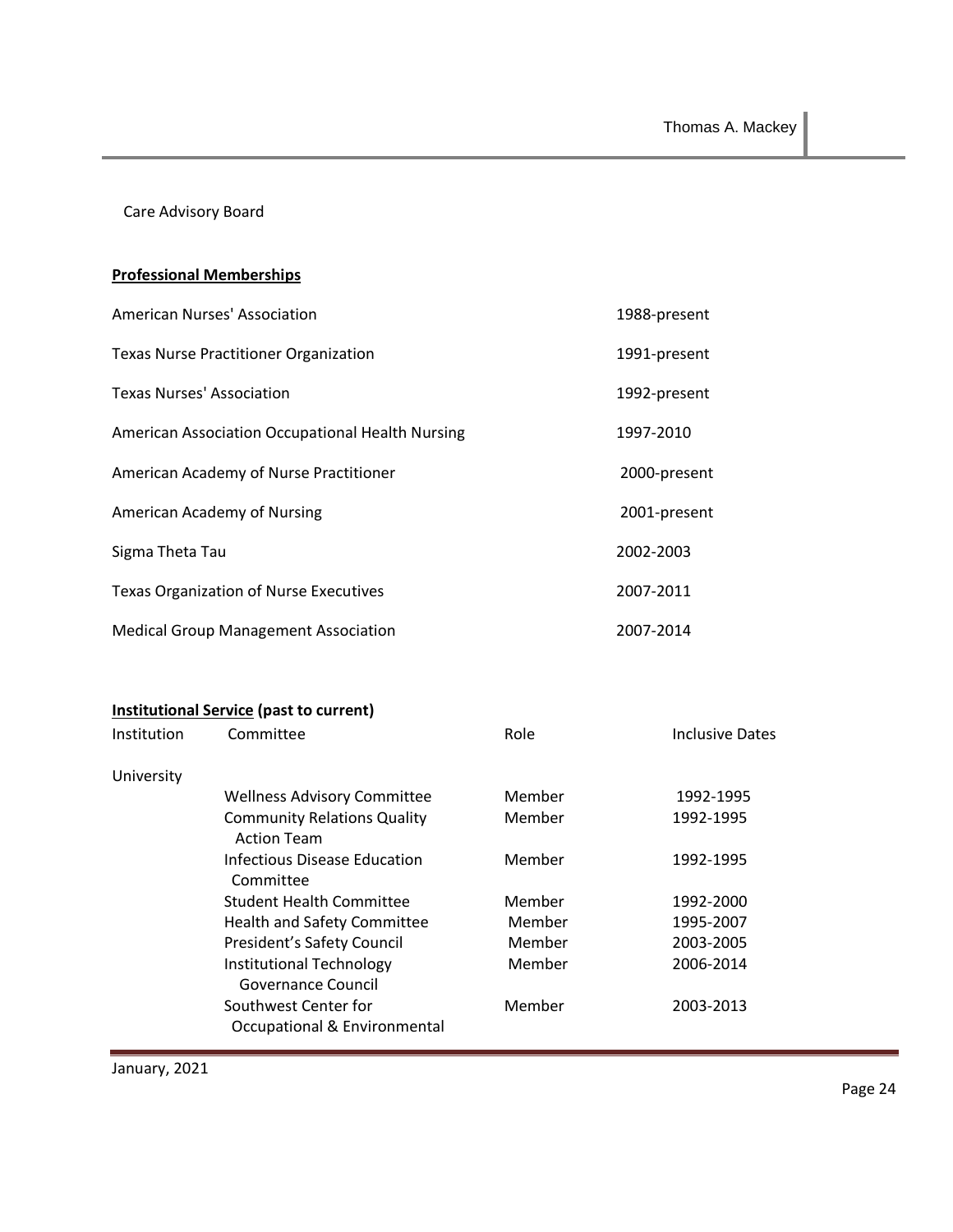|                                         | <b>Health Advisory Board</b>                             |                           |                        |
|-----------------------------------------|----------------------------------------------------------|---------------------------|------------------------|
| <b>School of Nursing</b>                |                                                          | Member                    |                        |
|                                         | <b>Wellness Advisory Council</b>                         |                           | 1989-1990              |
|                                         | <b>Community Relations Quality</b><br><b>Action Team</b> | Member                    | 1990-1995              |
|                                         | <b>UTHS Clinical Advisory Committee</b>                  | Member                    | 1991-1995              |
|                                         | <b>UTHS Executive Advisory Committee</b>                 | Member                    | 1991-2014              |
|                                         | Doctoral Education Committee                             | Member                    | 1996-2007              |
|                                         | Dean's Executive Council                                 | Member                    | 2005-2014              |
|                                         | Doctorate of Nursing Practice                            | Member                    | 2006-2014              |
|                                         | <b>Advisory Board</b>                                    |                           |                        |
|                                         | Community Service (past to current)                      |                           |                        |
| Organization                            |                                                          | Role                      | <b>Inclusive Dates</b> |
|                                         | Retarded Citizens Special Olympics                       | Member                    | 1992                   |
|                                         | Boys and Girls Country (Health Care Provider)            | Volunteer                 | 1993                   |
| Rotary Club International               |                                                          | Member                    | 1992-1995              |
| <b>Achilles Track Club</b>              |                                                          | Member                    | 1993-1995              |
|                                         | Door to Recovery Board of Directors                      | Member                    | 1997-2002              |
|                                         | <b>Arthur Nagel Community Clinic</b>                     | <b>Nurse Practitioner</b> | 2013-Present           |
|                                         |                                                          |                           |                        |
| <b>OPTIONAL APPENDICES</b>              |                                                          |                           |                        |
| <b>Courses Taught (past to current)</b> |                                                          |                           |                        |

University of Missouri 1977-1979

Clinical Preceptor

Family Nurse Practitioner courses and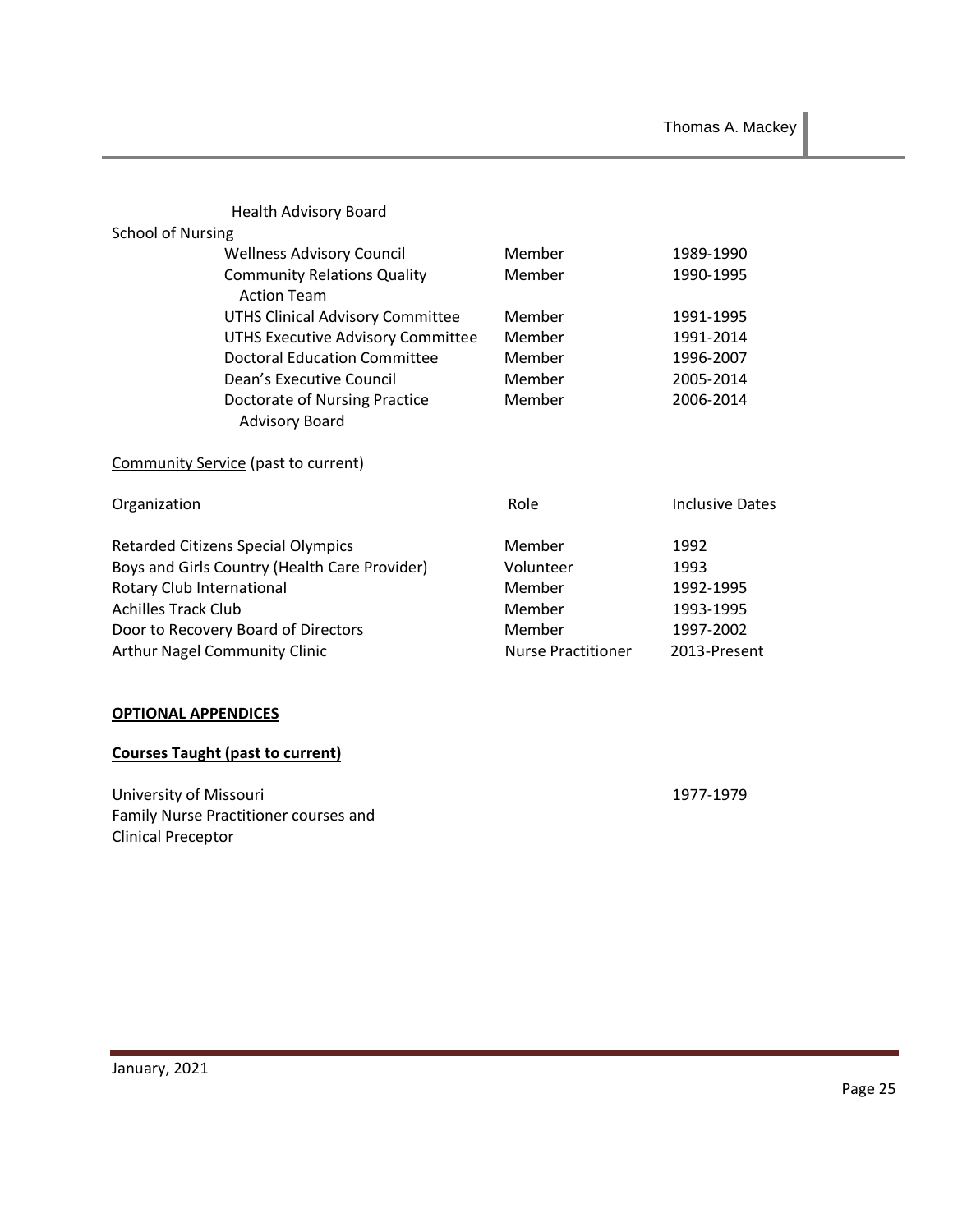| Sangamon State University<br>Physical Assessment and Community Health<br>Nursing, Tenured Assistant Professor                                                                           |        | 1980-1989                           |
|-----------------------------------------------------------------------------------------------------------------------------------------------------------------------------------------|--------|-------------------------------------|
| University of Illinois<br>Clinical preceptor for family nurse<br>practitioner students                                                                                                  |        | 1986-1989                           |
| MacMurry College<br><b>Community Health Nursing course</b>                                                                                                                              |        | 1982-1983                           |
| University of Texas School of Nursing at Houston<br>Community Health Nursing course, research<br>course and regular guest lecturer in nurse<br>practitioner program courses and various |        |                                     |
| other courses as requested<br>DNP Faculty and Practice Management for DNPs                                                                                                              |        | 1989-2014<br>2006-2014              |
| University of Texas School of Public Health at Houston<br>Courses in occupational health nursing<br>Multiple guest lecturers in SON<br>Practice Management course for DNP students      |        | 1997-2010<br>1989-2014<br>2008-2013 |
|                                                                                                                                                                                         |        |                                     |
| <b>List of Project/Thesis/Dissertation Advisees (past to current)</b>                                                                                                                   |        |                                     |
| Lewin, E.<br>The Use of Simulated Patient<br><b>Environment in Medical Surgical</b><br><b>Staff Nurses: Initial Assessment</b>                                                          | Member | 1990                                |
| Of Substance Abuse<br>McKinney, D. & Falbey, D.<br>Enter Professional Perception of<br><b>Certified Registered Nurse</b><br>Anesthetize of Post Anesthesia                              | Chair  | 1990                                |
| <b>Unit Care Nurses</b><br>Gottlieb, A.<br>Case-Control Study: An Association Between<br>Patient Variables and Violence in the Psychiatric                                              | Chair  | 2001                                |
| Setting<br>Austin, Lois.<br>Hepatitis B Vaccine Series Completion by Health<br>Care Workers Employed at a County Health<br>Department                                                   | Chair  | 2001                                |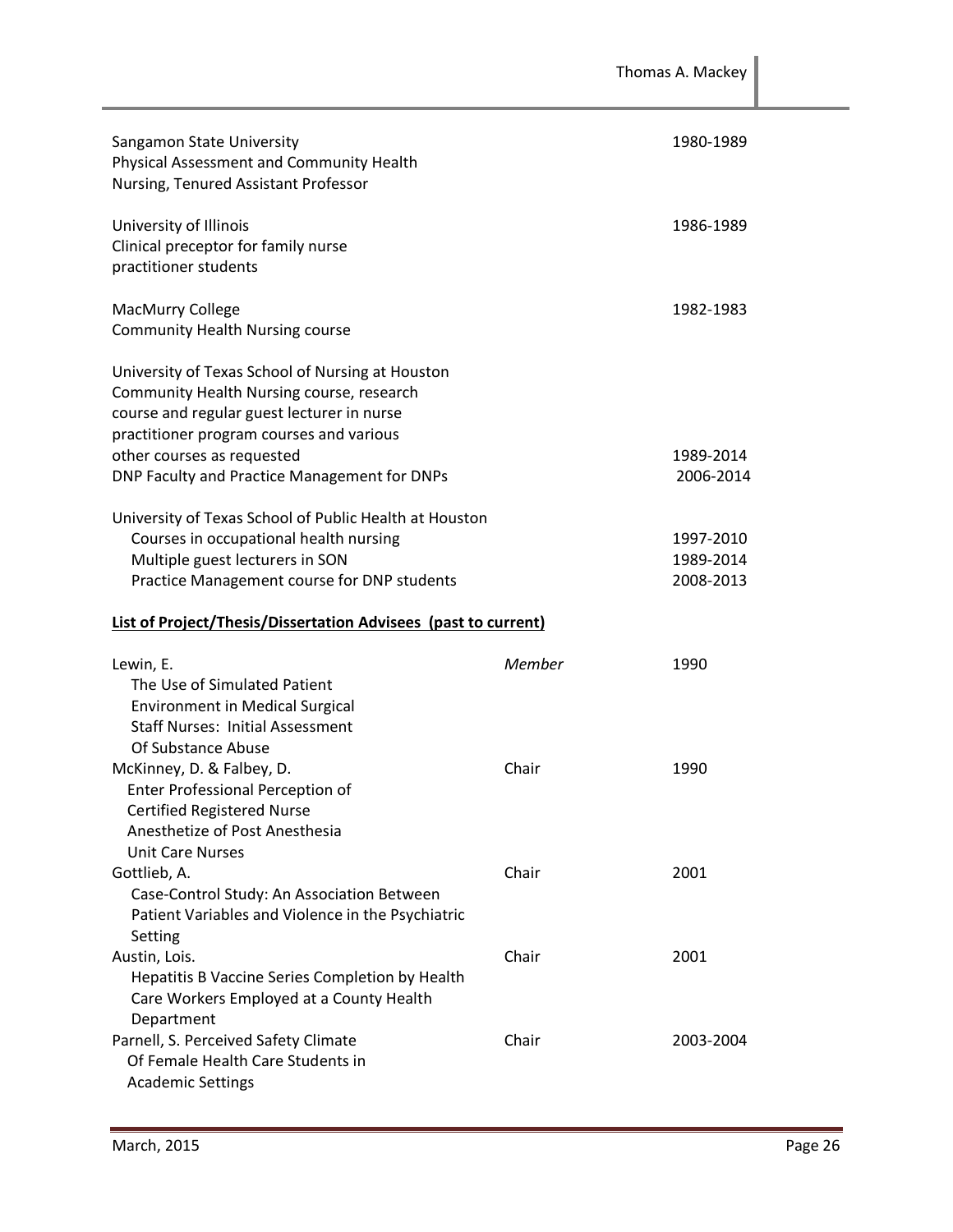| Young, H.<br><b>Collaboration Between Advance Practice</b>                                                                                                                          | Chair                           | 2004-2005 |
|-------------------------------------------------------------------------------------------------------------------------------------------------------------------------------------|---------------------------------|-----------|
| Nurses and Physicians in Primary Care<br>Dufrane, N.<br>The Role of Diesel Engine Emissions in<br>the Development and or Exacerbation of<br>of IgE-Mediated Allergic Airway Disease | Chair                           | 2005-2006 |
| Meyers, C. Perceived Benefits and<br>Perceived Barriers to Exercise of<br><b>Female Employees</b>                                                                                   | Chair                           | 2005-2006 |
| Moran, R.                                                                                                                                                                           | Member                          | 2005-2006 |
| Thomas, J.                                                                                                                                                                          | Chair                           | 2005-2006 |
| Adherence to General Cancer Screening                                                                                                                                               |                                 |           |
| According to Military Experience Among                                                                                                                                              |                                 |           |
| <b>Women Veterans</b>                                                                                                                                                               |                                 |           |
| Leprey, H.                                                                                                                                                                          | DNP Portfolio Advisor           | 2006-2007 |
| Crichio, A.                                                                                                                                                                         | DNP Portfolio Advisor           | 2006-2007 |
| Jeffrey, H.                                                                                                                                                                         | DNP Portfolio Advisor           | 2006-2010 |
| Tullis, L.                                                                                                                                                                          | Member                          | 2007-2008 |
| <b>Occupational Respiratory</b>                                                                                                                                                     |                                 |           |
| Disease in the Services Industry                                                                                                                                                    |                                 |           |
| Edwards, M.                                                                                                                                                                         | DNP Portfolio Advisor           | 2008-2010 |
| Sims, B.                                                                                                                                                                            | <b>DNP Portfolio Advisor</b>    | 2008-2010 |
| Santos, L.                                                                                                                                                                          | DNP Portfolio Advisor           | 2008-2011 |
| Rodriguez, M.                                                                                                                                                                       | DNP Portfolio Advisor           | 2008-2011 |
| Osai, W.                                                                                                                                                                            | DNP Portfolio Advisor           | 2008-2014 |
| Jongrungrotsakul, W.<br>Health Promotion in Occupational<br>Health Setting (International student<br>from Thailand)                                                                 | American Advisor                | 2009-2013 |
| Broadway-Duren, J                                                                                                                                                                   | DNP Portfolio Advisor 2011-2014 |           |
| Sarcoidosis: Early Recognition and                                                                                                                                                  |                                 |           |
| Diagnosis in Primary Care                                                                                                                                                           |                                 |           |
| <b>OTHER</b>                                                                                                                                                                        |                                 |           |

## **Clinical Activities:**

| Harris County Hospital District                        |           |
|--------------------------------------------------------|-----------|
| Family Nurse Practitioner for Homeless Project         | 1989      |
| University of Texas Houston Health Science Center      |           |
| Family Nurse Practitioner at UT Family Practice        | 1991-1992 |
| University of Texas Houston Health Science Center      |           |
| Family Nurse Practitioner at Mental Sciences Institute | 1991-1992 |
| <b>Cenikor Foundation</b>                              |           |
| Family Nurse Practitioner for residents and staff      |           |